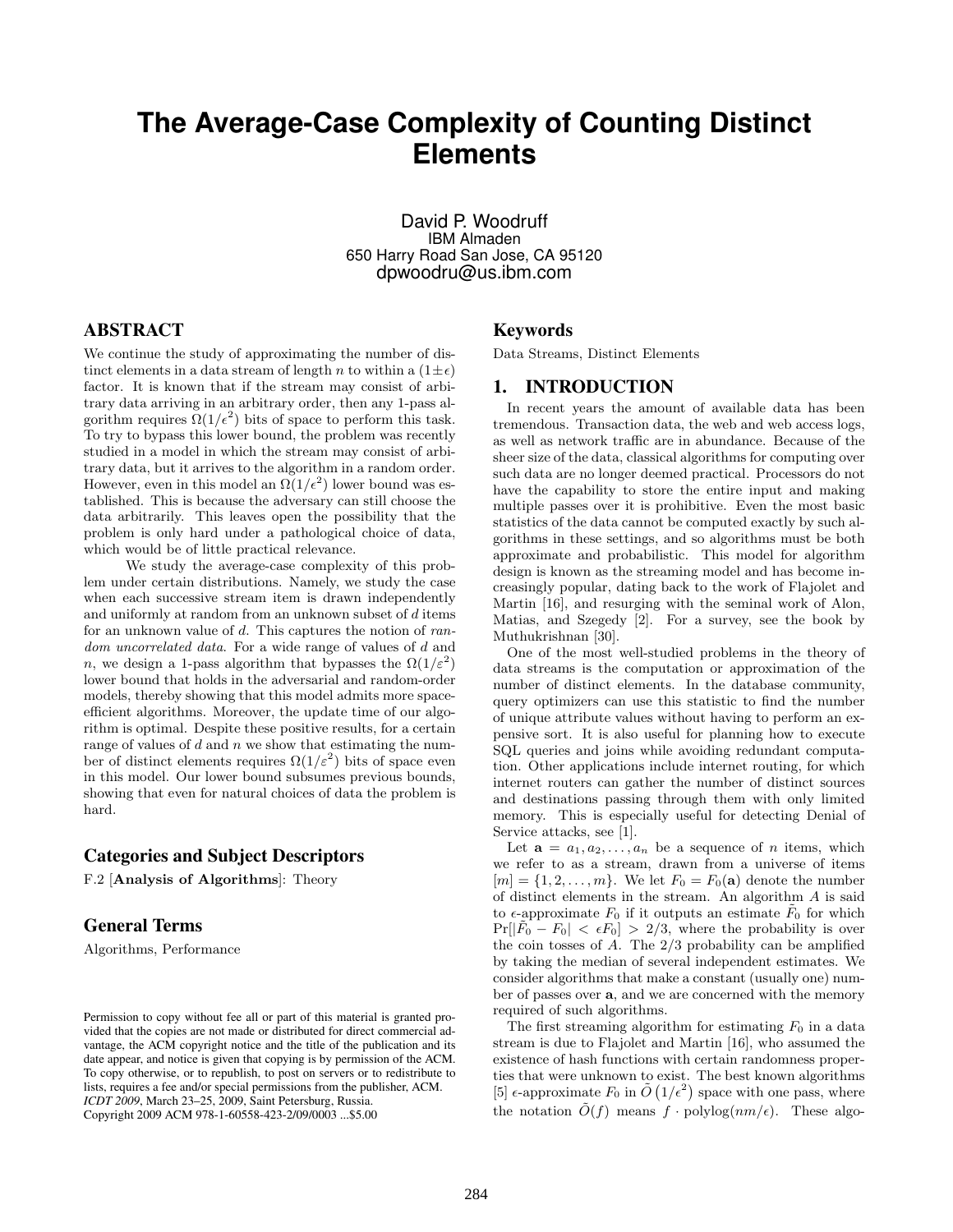rithms work for an arbitrary stream a, i.e., they are dataindependent and order-independent.

For a practical setting of m and  $\epsilon$  (say,  $m = 2^{32}$  and  $\epsilon = 10\%$ , the space complexity is dominated by the  $1/\epsilon^2$ term. As the quality of approximation improves, say to  $\epsilon = 1\%$ , the quadratic dependence on  $1/\epsilon$  is a major shortcoming of existing algorithms, and a natural question is if this depedence is optimal.

Using a reduction from the communication complexity of equality, Alon, Matias, and Szegedy [2] showed that for adversarially chosen streams a, any one-pass algorithm A which  $\epsilon$ -approximates  $F_0(\mathbf{a})$  must use  $\Omega(\log m)$  space. Bar-Yossef [4] showed an  $\Omega(1/\epsilon)$  bound via a reduction from the set-disjointness problem. Indyk and Woodruff introduced a new problem, the gap-Hamming problem, to improve this to  $\Omega(1/\epsilon^2)$  bits of space, provided  $\epsilon = \Omega(m^{-1/(9+k)}),$  for any  $k > 0$ . The analysis was improved by Woodruff [33] who showed an optimal<sup>1</sup>  $\Omega(1/\epsilon^2)$  bound for any  $\epsilon = \Omega(1/\sqrt{m})$ . The proofs were simplified by Jayram, Kumar, and Sivakumar [22].

Despite these negative results, practitioners may need to  $\epsilon$ -approximate  $F_0$  even when, say,  $\epsilon = 1\%$ . The question that naturally arises is whether the data stream model, as defined, naturally captures what is happening in practice. Guha and McGregor ([19], [20]) showed that in many realworld applications, the assumption that the data arrives in an adversarial order is too strong. Indeed, consider a setting for which the semantics of the data imply the data is randomly ordered. For example, if employees in a database are sorted by surname and there is no correlation between the ordering of surnames and salaries, then salaries can be thought of as ordered randomly. Several query optimizers already make these assumptions ([19], [20]). Other instances include the "backing sample" architecture proposed by Gibbons, Matias, and Poosala ([17], [18]) for studying aggregate properties in a database, for which the ordering of the data is random by design. Guha and McGregor refer to this model, in which the data is adversarially-chosen but the order in which it appears to a streaming algorithm is random over all possible permutations, as the random-order model. This model has become quite popular; see the works of ([9], [10],  $[20]$ ,  $[19]$ ,  $[21]$ ).

A natural question is whether this model admits algorithms which can  $\epsilon$ -approximate  $F_0$  in less space. The answer to this turns out to be negative, as shown by Chakrabarti et al [9], who show that any algorithm for  $\epsilon$ -approximating  $F_0$  in the random-order model needs  $\Omega(1/\epsilon^2)$  space. The result follows by arguing that random permutations of an adversarially-chosen stream requiring  $\Omega(1/\epsilon^2)$  space in the standard model, will, most of the time, still require this amount of space. Thus, the same motivation that led to the creation of the random-order model still exists. Is it possible to suitably adjust the random-order model to better reflect what is happening in practice, so that there is some hope of designing more space-efficient algorithms?

#### 1.1 Our Contributions

We propose the *random-data* model, for which each item of the data stream is drawn from an unknown distribution D. Distibution D is defined by probabilities  $p_1, \ldots, p_m$ , and item x occurs as the next item in the stream with probability  $p_x$ . Since  $\mathcal D$  is the same for each successive item, the *random*data model is contained in the *random-order* model, as all permutations of the data are equally likely. The models are quite different though, since the distribution on items in the random-data model is a product distribution (namely,  $\mathcal{D}^n$ ), whereas in the random-order model any symmetric distribution on any choice of data is possible. Thus, the randomdata model better captures the situation when the data is uncorrelated.

The random-data model has been implicitly studied before. Guha and McGregor [21] study the setting in which each element of a data stream is a sample drawn independently from some unknown distribution. In this model they estimate the density function of the unknown distribution, which has applications to learning theory. This is useful for separating the sample and space complexity of learning algorithms. The random-data model is also referred to as the generation oracle model in property testing of distributions [6]. Moreover, the random-data model was assumed by Motwani and Vassilvitskii [29], who studied sampling-based  $F_0$ -estimators under the assumption that the distribution of data is Zipfian. Such an assumption turns out to be useful for estimating statistics of the Web Graph and word frequencies in many languages. Many statistical algorithms used in practice for estimating the number of distinct elements based on sampling techniques already impose such an assumption (see the first paragraph in Section 1 of [31], and the many references in [7] at www.stat.cornell.edu/~bunge/), without which their performance is known to be poor [11]. One important model is the Generalized Inverse Gaussian Poisson (GIGP) model [8], which allows the data to come from uniform, Zipfian, and other distributions. Finally, the idea of studying streaming algorithms through an instance-specific lens was posed by Kumar and Panigrahy [25], who studied the problem of finding frequent items in terms of the distribution of item frequencies.

We prove bounds on the average-case complexity of estimating the number of distinct elements when  $\mathcal D$  is uniform over an unknown subset of d items, chosen from the universe  $[m]$ , for some unknown value of d. That is, exactly d of the item probabilities  $p_x$  are non-zero, and they are equal to  $\frac{1}{d}$ . These distributions capture the natural situation when there are d distinct universe items, for some unknown value of d, and you see a stream of  $n$  uncorrelated samples from this universe, i.e., you sample from a set of unknown size with replacement.

Our choice of distribution is fairly robust in the sense that other natural distributions can be reduced to a d-uniform distribution. For example, a distribution with a few items which occur with much larger probability than the remaining items, which are approximately uniformly distributed (i.e., have the same probability up to a small relative error), can be reduced to a d-uniform distribution. Indeed, algorithmically, a heavy-hitters algorithm, such as CountMin [13] or CountSketch [12], can be used to first find and count the items that occur with large probability. These items can be filtered from the stream, and an algorithm for d-uniform distributions, such as the one described in the next paragraph, can provide a good estimate to  $F_0$  on the filtered stream (even though the probabilities are only approximately  $\frac{1}{d}$ ). Similarly, our lower bounds also apply to such distributions since the few heavy-hitters have a negligible contribution

<sup>&</sup>lt;sup>1</sup>This is optimal since there is an  $O(m)$ -space algorithm which just maintains the characteristic vector of the underlying set of the data stream.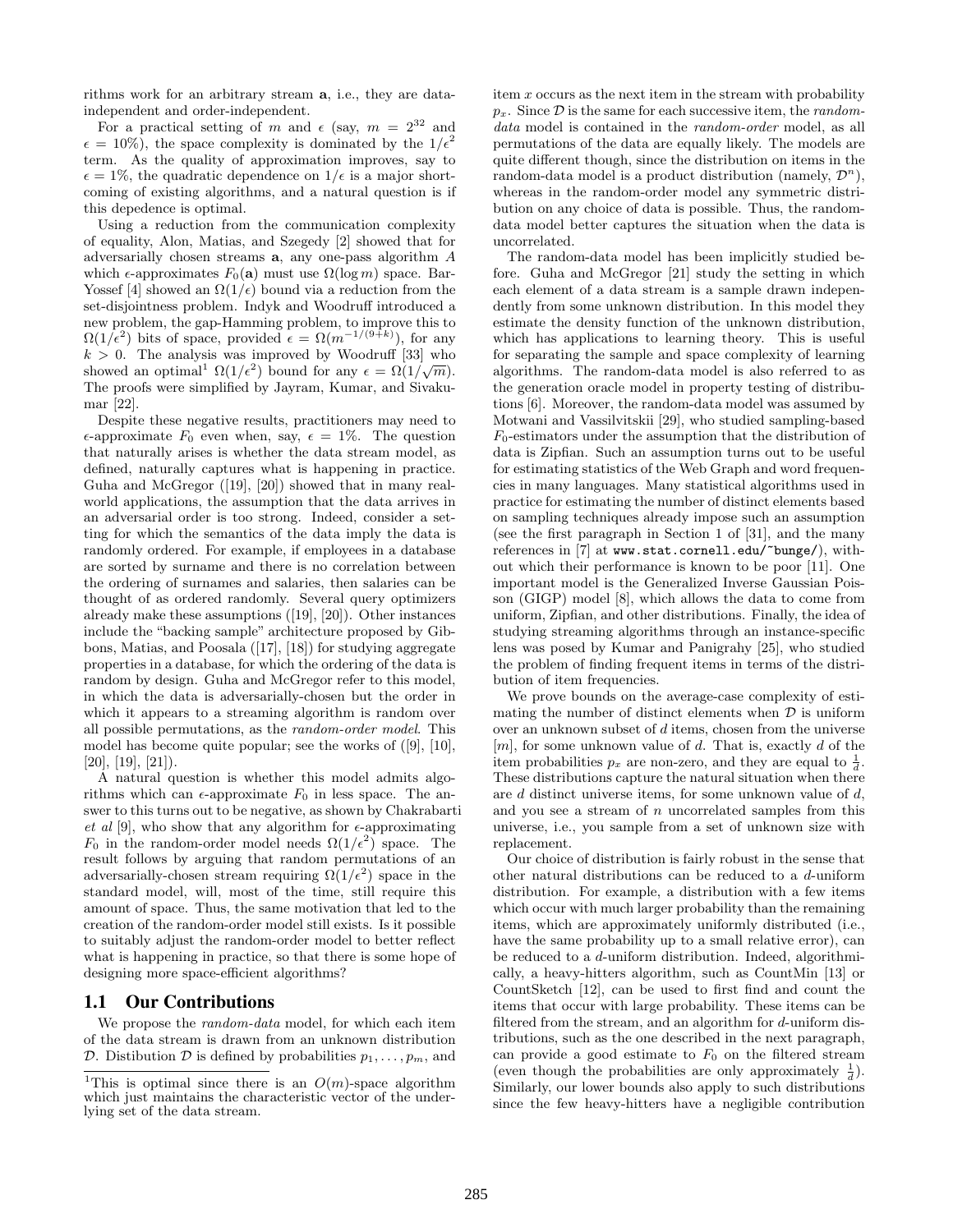to  $F_0$ . Our algorithm also applies to pseudorandom distributions with support size  $d$ , i.e., distributions on  $d$  items that cannot be distinguished from uniform with a polynomial number of samples.

The interesting properties of these distributions are that (1) they are fairly natural, (2) for a certain range of  $d$ , we show that one can beat the space lower bound that holds for adversarially-chosen data, and (3) for another range of d, we show that the lower bound for adversarially-chosen data carries over to these distributions.

More precisely, when  $d = \Omega(1/\varepsilon^2)$  and  $d \leq n$ , we design a 1-pass algorithm that uses an expected  $O(d(\log 1/\varepsilon)/(n\varepsilon^2) +$  $log m)$  bits of space. Moreover, its worst-case update time (i.e., the worst-case processing time per stream item) is  $O(1)$ on words of size  $O(\log m)$ . Notice that if  $n = \omega(d \log 1/\varepsilon)$ , the algorithm breaks the  $\Omega(1/\varepsilon^2)$ -space lower bound that holds in the adversarial and random-order models<sup>2</sup>. Even for  $d \leq n = O(d \log 1/\varepsilon)$ , our algorithm outperforms the best known algorithms in the adversarial and random-order models [5]. The first algorithm in [5] has time  $O(\log m \log 1/\varepsilon)$ and space  $O(1/\varepsilon^2 \log m)$ . Thus, our time and space are always better. The second algorithm in [5] has time  $\Omega(1/\varepsilon^2)$ and space  $O(1/\varepsilon^2 \log \log m)$ , so our time is better, while our space is better for  $n = \Omega(d(\log 1/\varepsilon)/\log \log m)$ . The third algorithm in [5] has time  $\Omega(1/\varepsilon^2)$  and space  $O(1/\varepsilon^2(\log\log m +$  $log 1/\epsilon$ ), so our time and space are always better. This last algorithm has amortized time  $O(\log m + \log 1/\varepsilon)$ , which is worse than our worst-case time.

Despite these positive results, our main technical contribution is to show that if  $n, d = \Theta(1/\varepsilon^2)$ , then estimating  $F_0$  requires  $\Omega(1/\varepsilon^2)$  bits of space even in the random data model. The lower bound holds even if  $D$  is known to the algorithm. This subsumes all lower bounds in other data stream models for estimating  $F_0$ , showing that even for a natural choice of data the problem is hard. Unlike the adversarially-chosen distributions implicitly used in previous lower bounds, which have trivial  $O(\log m)$ -space 2-pass algorithms, our hard distribution for 1-pass algorithms is the first candidate for proving an  $\Omega(1/\varepsilon^2)$ -space bound for any constant number of passes, which would resolve a conjecture of Kumar [24]. To support this claim, in the related decisiontree model of computation, this distribution was shown to require depth  $\Omega(1/\varepsilon^2)$ ; see Section 4.5 of [34].

**Techniques:** Our algorithm for  $d = \Omega(1/\varepsilon^2)$  and  $d \leq n$ is based on the observation that the frequency of an item in the stream should be about  $n/d$ . If  $n/d$  were larger than  $1/\varepsilon^2$ , we could obtain a  $(1 \pm \varepsilon)$ -approximation to d with constant probability simply from the frequency of the first item in the data stream. Using a balls-and-bins occupancy bound of Kamath *et al* [23] and the fact that  $d \leq n$ , we can show that a good estimate of d implies a good estimate of  $F_0$ . However, suppose  $1 \leq n/d < 1/\varepsilon^2$ . Then we can instead store the first  $O(1/\varepsilon^2)$  items, treat these as a set, and count the number of times some item in the remainder of the stream occurs in this set. This is correct, but unnecessary if  $d$  is much less than  $n$ . We instead look at the frequency of the first  $O(1)$  stream items in the first half of the stream, and use these to obtain a constant factor approximation to d. On the remaining half of the stream we create a set from the first  $O(\tilde{d}/(n\varepsilon^2))$  items, where  $\tilde{d}$  is our  $O(1)$ -approximation to d, and count the number of times some item in the remainder of the stream occurs in this set. This makes the space sensitive to the ratio  $d/n$ , as the space is now  $O(\tilde{d}(\log n)/(n\epsilon^2) + \log n)$ , since we have  $O(\tilde{d}/(n\epsilon^2))$ log n-bit numbers, and we store a single counter. To reduce the logarithmic factor, we sub-sample the universe so that our d-uniform distribution becomes a  $\Theta(1/\varepsilon^2)$ -uniform distribution over a smaller universe. Now we can store items using  $O(\log 1/\varepsilon)$  bits, and we put the items in a perfect hash table to support  $O(1)$  update-time. We spread the construction of the perfect hash table over multiple stream updates, so that our worst-case update time is always  $O(1)$ . We show that estimating the distribution's support size in the subsampled stream can be used to estimate d well, and thus can be used to approximate  $F_0$  of the original stream. Finally, we show that we can assume  $n \leq m^4$ , so  $\log n = O(\log m)$ , giving the claimed overall space complexity.

To obtain our 1-pass  $\Omega(1/\varepsilon^2)$  lower bound in the random data model for  $n, d = \Theta(1/\varepsilon^2)$ , we look at the 1-round distributional complexity of a two-party communication problem. It is essential that the distribution depend on  $D$ , and so we cannot look at the more powerful notion of randomized communication complexity used in previous work. We also consider the distributional complexity of a function rather than that of a promise problem in previous work, and give a combinatorial proof that rectangles in the communication matrix have low discrepancy.

#### 2. PRELIMINARIES

#### 2.1 The Random-Data Model

DEFINITION 1. In the random-data model there is a distribution  $\mathcal D$  over items  $[m]$ , and a stream of n independentlydrawn samples  $D_1, \ldots, D_n$  from  $\mathcal D$  is seen by a streaming algorithm A in that order. We say an algorithm  $A(1 \pm \varepsilon)$ approximates a function  $f(D_1, \ldots, D_n)$  if it outputs an estimate  $\tilde{f}$  for which Pr $||f - \tilde{f}| > \epsilon f$  < 1/10, where the probability is now over both the coin tosses of A and the random variables  $D_1, \ldots, D_n$ .

We will restrict our attention to distributions  $\mathcal D$  on  $[m]$  that are uniform over a subset of  $[m]$ , though as noted earlier, other natural distributions can be reduced to these. Letting  $d$  be the size of the subset, we call such a distribution  $d$ uniform.

We can assume that  $m \leq poly(n)$ . Indeed, otherwise we may hash the universe down to a set of size  $n^3$ , for which the probability of a collision is negligible.

#### 2.2 Communication Complexity

We will need tools from communication complexity for our lower bounds. We assume the reader is familiar with a few standard notions in communication complexity. The interested reader may consult the book by Kushilevitz and Nisan [26] for more detail. Let  $f : \mathcal{X} \times \mathcal{Y} \rightarrow \{0, 1\}$  be a Boolean function. We will consider two parties, Alice and Bob, receiving  $x$  and  $y$  respectively, who try to compute  $f(x, y)$ . We look at protocols which can err on a certain fraction of inputs.

<sup>&</sup>lt;sup>2</sup>The  $\Omega(1/\varepsilon^2)$  bound holds in both models for any  $n =$  $\Omega(1/\varepsilon^2)$ , since we may take the known hard instance with stream length  $\Theta(1/\varepsilon^2)$  and insert  $n - \Theta(1/\varepsilon^2)$  copies of a new item x. This only changes  $F_0$  by 1, and the sub-stream restricted to items other than  $x$  is the same as before (i.e., the random-order property is preserved).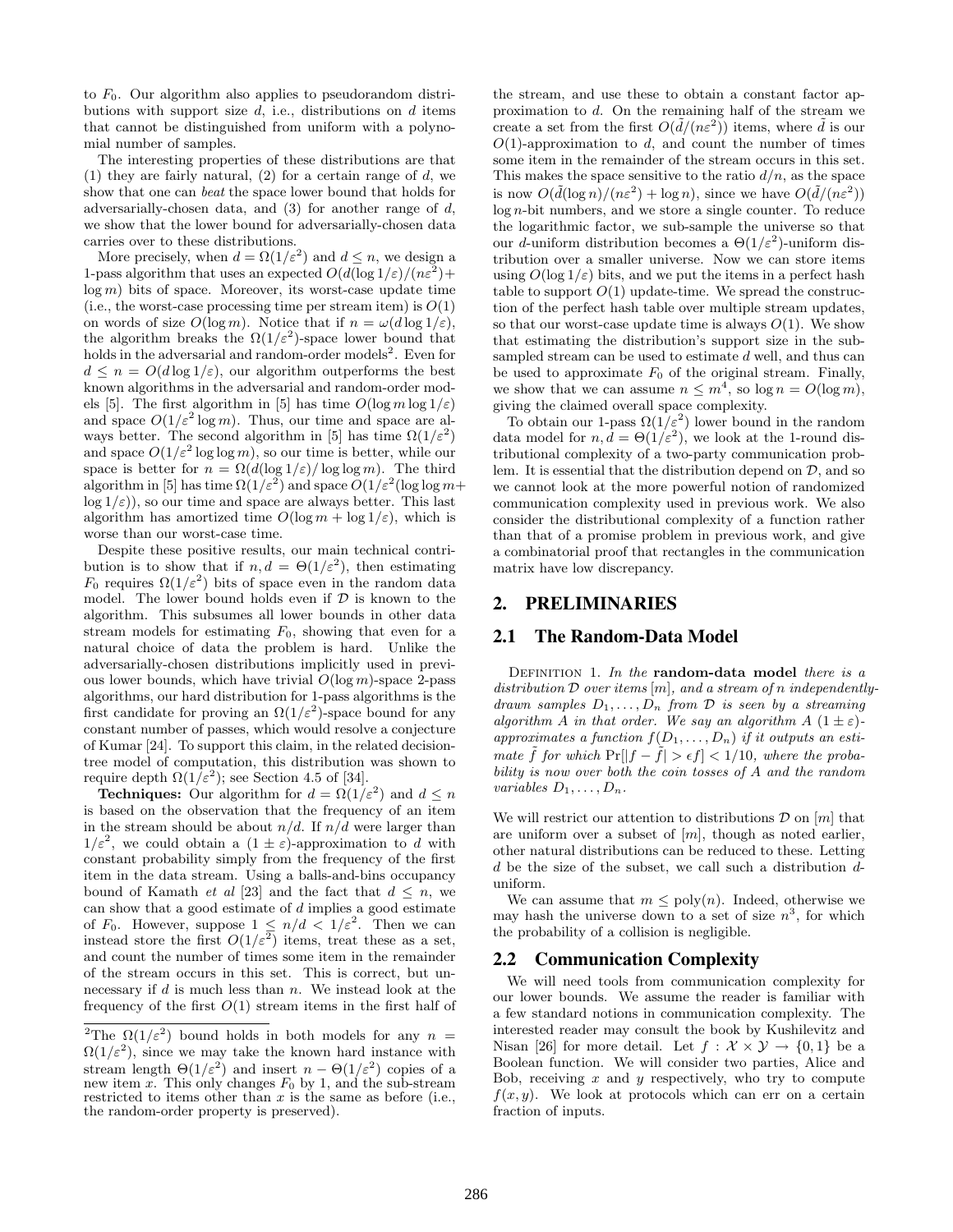DEFINITION 2. Let  $\mu$  be a distribution on  $X \times Y$ . The  $(\mu, \delta)$ -distributional communication complexity of f,  $D_{\mu,\delta}(f)$ , is the cost of the best deterministic protocol that gives the correct answer for f on at least a  $1-\delta$  fraction of all inputs in  $X \times Y$ , weighted according to  $\mu$ .

In the one-way model, Alice computes some function  $A(x)$ of x and sends the result to Bob. Bob then attempts to compute  $f(x, y)$  from  $A(x)$  and y. Only one message is sent, and it is from Alice to Bob. We define  $D_{\mu,\delta}^{1-way}(f)$  similarly to  $D_{\mu,\delta}(f)$ , but for one-way protocols. We consider a problem tailored to our streaming application. It may seem artificial, but it turns out to be what we need.

DEFINITION 3. For  $x, y \in \{0, 1\}^d$ , let  $\tau = wt(x) + wt(y) 2wt(x)wt(y)/d$ , where  $wt(x)$  is the Hamming weight of x,  $i.e.,$  the number of 1s in  $x.$  In this problem, Alice is given the inputs  $wt(y)$  and x, while Bob is given the inputs  $wt(x)$ and y. Let  $HAM_d(x, y) = 1$  if  $\Delta(x, y) > \tau$ , and otherwise let  $HAM_d(x, y) = 0$ . Here  $\Delta(x, y)$  denotes the Hamming distance between  $x$  and  $y$ , that is, the number of positions that differ.

## 3. BREAKING THE  $\Omega(1/\varepsilon^2)$  BARRIER

We give an algorithm which illustrates that for a wide range of values of d and n, one can estimate  $F_0$  with less memory and update time in the random data model than required in the adversarial and random-order models. We start by showing that for  $d = \Omega(1/\varepsilon^2)$ , estimating  $F_0$  reduces to estimating d. For ease of presentation, some proofs are deferred to the appendix. The next lemma can be proven using a strong tail bound [23] for balls-and-bins distributions.

LEMMA 4. Let  $W > 0$  be any positive constant, and suppose  $\nu/\varepsilon^2 \leq d \leq W \cdot n$  for a sufficiently large constant  $\nu > 0$ . Let d' be such that  $d \leq d' \leq (1+\varepsilon')d$  for a sufficiently small  $\varepsilon' = \Theta(\varepsilon)$ . Then with probability at least 99/100, over the random data stream, the quantity,  $\tilde{F}_0 = d' \left[1 - \left(1 - \frac{1}{d'}\right)^n\right]$ , is a  $(1 \pm \varepsilon)$ -approximation to  $F_0$ .

We use this lemma to design an algorithm when  $d = \Omega(1/\varepsilon^2)$ and  $d \leq n$ . Notice that if  $d = o(1/\varepsilon^2)$ , we can simply store the hashes of all distinct items in  $O(d \log 1/\varepsilon + \log m)$  =  $o((\log 1/\varepsilon)/\varepsilon^2 + \log m)$  bits of space. Let  $\varepsilon'$  be as in Lemma 4, which is any sufficiently small value of the order  $\Theta(\varepsilon)$ .

We assume, as is typical for streaming algorithms, that  $n$ is known in advance, though any  $O(1)$ -approximation would work in the following algorithm with minor modifications. Moreover, even if one only has an upper bound  $n'$  on  $n$ , where  $n' = \text{poly}(n)$ , one can adapt the algorithm with minor modifications. Indeed, one can "guess"  $n = 2^i$  for  $i =$  $0, \ldots, \log_2 n'$ , and run our algorithm in parallel for each guessed value. At the end of the stream,  $n$  is known, and one can extract the information from the state of the algorithm corresponding to the guess which is within a factor of 2. The space only blows up by a  $\log n' = O(\log n)$  factor.

THEOREM 5. If  $\nu/\varepsilon^2 \leq d \leq n$  for a sufficiently large constant  $\nu > 0$ , then  $F_0$ -estimator outputs a  $(1 \pm \varepsilon)$ -approximation to  $F_0$  with probability at least 9/10. The algorithm is 1pass and uses an expected  $O(d(\log 1/\varepsilon)/(n\varepsilon^2) + \log m)$  bits of space. The worst-case update time is  $O(1)$  on words of size  $O(\log m)$ .

We can assume that  $n \leq m^4$ . If n were any larger, we could restrict our attention to the first  $m<sup>4</sup>$  positions in the stream. The above algorithm would have expected space  $O(d(\log d)/(m^4\varepsilon^2)+\log m)$  bits. This is  $O(1/(m^2\varepsilon^2)+\log m)$ bits because  $d \leq m$ . Moreover,  $\varepsilon \geq 1/(m+1)$  since  $\varepsilon =$  $1/(m+1)$  corresponds to computing  $F_0$  exactly. So by replacing *n* with  $m<sup>4</sup>$ , the space is still  $O(\log m)$  bits. Hence,  $\log n = \Theta(\log m)$  (since we also have  $m \leq n^3$ ).

The 1/10 error probability can be reduced to probability δ by assuming that  $n = \Omega(d \log 1/\delta)$ . The algorithm breaks the stream into  $\iota = \Theta(\log 1/\delta)$  contiguous substreams each of length  $n/\iota \geq d$ . It runs  $F_0$ -estimator on each substream and outputs the median of its estimates. The output will be a (1±ε)-approximation with probability  $\geq 1-\delta$ , while by a Markov bound the space will be  $O(d(\log 1/\varepsilon)(\log 1/\delta)/(n\varepsilon^2) +$  $\log m \log(1/\delta)$  with arbitrarily large constant probability. We will need the following inequality, proven in the appendix.

CLAIM 6. Let  $0 \leq x < 1$  and  $y \geq 1$ ,  $x, y \in \mathbb{R}$ . Then,  $xy - \frac{(xy)^2}{2} \leq 1 - (1-x)^y \leq xy.$ 

Proof of Theorem 5: We define several natural probabilistic events.

DistinctStart: We have that  $d \ge \nu/\varepsilon^2$  for a sufficiently large constant  $\nu$ , and so we can assume that

 $Pr[a_1, \ldots, a_5]$  are distinct  $] > 1 - 25/d > 299/300$ .

We call the event that  $a_1, \ldots, a_5$  are distinct DistinctStart, which we condition on.

IGood: Notice that  $I - 5$  is a geometric random variable with expectation  $d/5$ . By Claim 6 and DistinctStart, we have that  $Pr[I - 5 \le d/100]$  is at most

$$
1 - (1 - 5/d)^{d/100} \le 5d/(100d) = 1/20.
$$

Moreover,

$$
\Pr[I - 5 > d] = (1 - 5/d)^d \le e^{-5} \le e^{-\ln 100} \le 1/100.
$$

We condition on event IGood:  $I - 5 \in [d/100, d]$ . Hence,

$$
A \in \left[ \left\lfloor \frac{(c')^2 (\varepsilon'')^2 d}{10^4} \right\rfloor, \left\lfloor \frac{(c')^2 (\varepsilon'')^2 d}{10^2} \right\rfloor \right],
$$
  

$$
B \in \left[ \left\lceil \frac{d}{40 (c')^2 (\varepsilon'')^2 n} \right\rceil, \left\lceil \frac{5d}{2 (c')^2 (\varepsilon'')^2 n} \right\rceil \right].
$$

Using that  $d \ge \nu/\varepsilon^2$  for a sufficiently large  $\nu > 0$ , we can assume  $A \geq 1$ . Also, by definition  $B \geq 1$ .

GoodSubstream: Let  $D$  be the set of items  $x$  in the support of distribution D for which  $g(x) = 1$ . Then  $\mathbf{E}[|D|] = d/A$ . Since g is pairwise-independent,  $\text{Var}[|D|] \le d/A$ . By Chebyshev's inequality,

$$
\Pr\left[\left||D| - \frac{d}{A}\right| > c'\varepsilon''\frac{d}{A}\right] \le \frac{A}{(c')^2(\varepsilon'')^2d} \le \frac{1}{100},
$$

where we conditioned on the event IGood. By the definition of  $\varepsilon''$ , if this event that we call GoodSubstream occurs, then we have

$$
||D| - d/A| \le c' \varepsilon'' d/A = (\varepsilon'/3)(d/A).
$$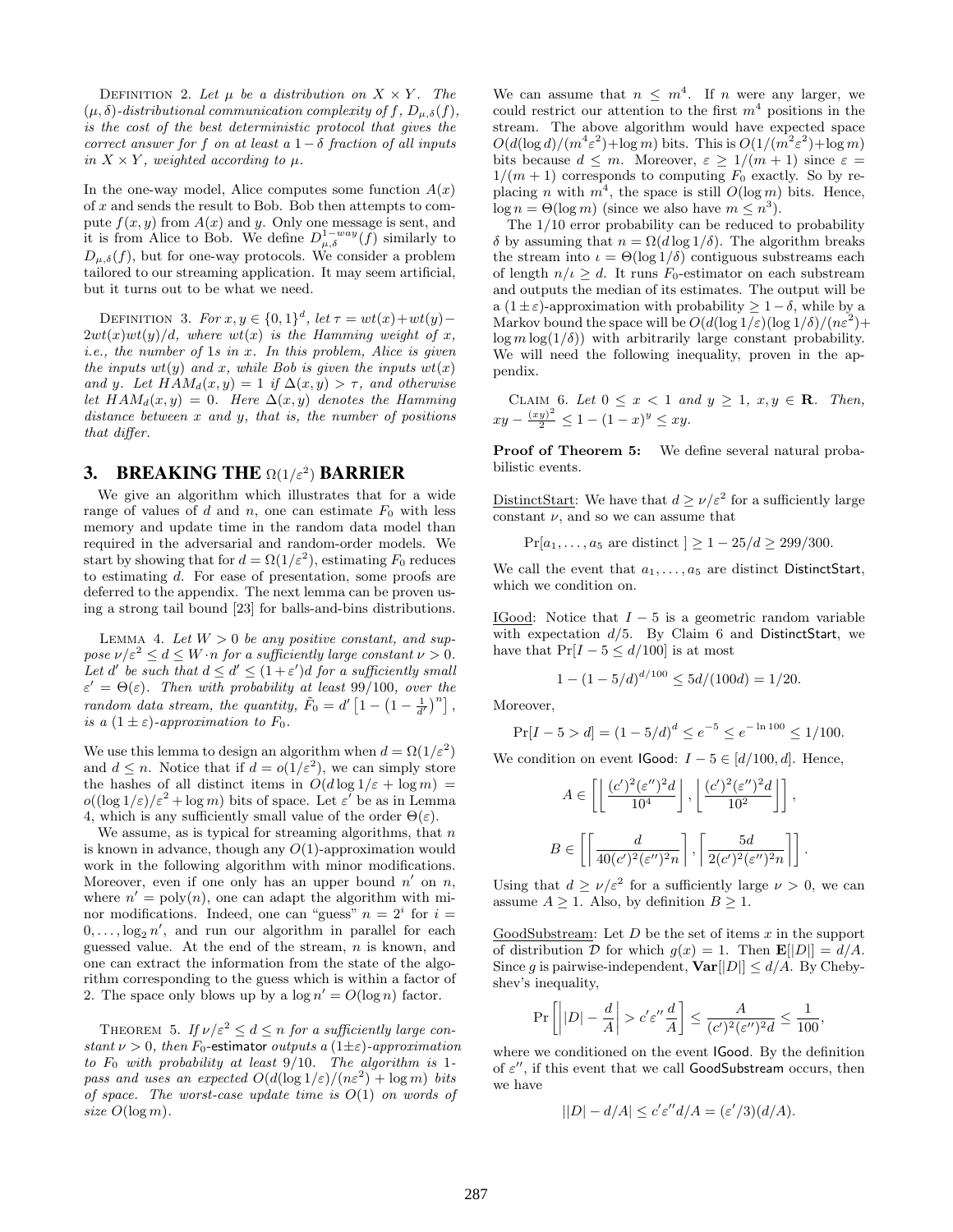$F_0$ -estimator:

- 1. If any of the first  $5 = \lfloor \ln 100 \rfloor$  items are duplicates, output fail. Otherwise, store the set  $S = \{a_1, \ldots, a_5\}$  of the first 5 items.
- 2. Let  $I > 5$  be the first position of a duplicate item in S in the first  $n/2$  positions of the stream. If no such I exists, output fail.

3. Set the parameters:  $c' = 100(1152/(9717 \ln 200))^{1/2},$  $\varepsilon'' = \varepsilon'/(3c'),$  $A = \lfloor (c')^2 (\varepsilon'')^2 (I - 5)/100 \rfloor,$  $B = \frac{5(I-5)}{(2(c')^2(\varepsilon'')^2 n)}$ . If  $A = 0$ , then output fail.

- 4. Let  $g: [m] \to [A]$  and  $h: [m] \to [[1/(\varepsilon'')^5]]$  be 2-wise independent functions.
- 5. Let  $\mathbf{b} = b_1, \ldots, b_r$  be the sub-stream of  $a_{n/2+1}, \ldots, a_n$  of items  $a_j$  for which  $g(a_j) = 1$ . That is,  $b_k$  is the k-th item among  $a_{n/2+1}, \ldots, a_n$  which hashes to 1.
- 6. Store the set T of the at most B distinct values  $h(b_1), \ldots, h(b_B)$  in a perfect hash table.
- 7. Let C be the number of items in stream **b** after position B which hash to a value in  $T$ .
- 8. Set  $d' = \frac{A(r-B)|T|}{(1-2\varepsilon'/5)(1-2\varepsilon'')C}$ .
- 9. Output the nearest integer to  $d' [1 (1 \frac{1}{d'})^n]$ .

We condition on this event in the remainder of the proof. Thus,

$$
|D| \in [(1 - \varepsilon'/3)d/A, (1 + \varepsilon'/3)d/A].
$$

NoCollisions: Conditioned on GoodSubstream, it follows from the definition of A that  $|D| = O(1/\varepsilon^2)$ , and since the range of h has size  $\left[1/(\varepsilon'')^{5}\right]$ , the probability there are no collisions is at least  $1 - O(\varepsilon)$ , which can be assumed to be at least  $299/300$  for  $\varepsilon$  less than a small enough positive constant. We condition on this event, which we call NoCollisions, in the remainder of the proof.

LongSubstream: Conditioned on GoodSubstream, each item in stream **a** in positions  $n/2+1, \ldots, n$  occurs independently in **b** with probability  $|D|/d \geq (1 - \varepsilon'/3)/A$  (notice that the randomness defining g is independent of the randomness in the data stream, so whether two different items in a occur in D are indeed independent events). So,

$$
\mathbf{E}[r] \ge (n/2)(1 - \varepsilon'/3)/A \ge n/(3A)
$$

for small enough  $\varepsilon'$ . Using independence, by a Chernoff bound,

$$
\Pr[|\mathbf{E}[r] - r| \ge (1/2)\mathbf{E}[r]] \le 2e^{-\mathbf{E}[r]/12}
$$
  
\n
$$
\le 2e^{-n/(36A)}
$$
  
\n
$$
= 2e^{-\Theta(n/(d\varepsilon^{2}))}
$$
  
\n
$$
\le \frac{1}{300},
$$

where the last equality follows from the fact that  $A = \Theta(d\varepsilon^2)$ , and the last inequality follows from the fact that  $n \geq d$ and  $\varepsilon$  can be made sufficiently small. Call this event that

 $r \geq n/(6A)$  LongSubstream. We condition on it. Then,

$$
r - B \ge \frac{n}{6A} - B \ge \frac{100n}{6(c')^2(\varepsilon'')^2(I - 5)} - \frac{5(I - 5)}{2(c')^2(\varepsilon'')^2 n} - 1.
$$

Notice that, since  $\varepsilon''$  can be made arbitrarily small,

$$
\frac{100}{6(c')^2(\varepsilon'')^2} - \frac{5}{2(c')^2(\varepsilon'')^2} - 1 \ge \frac{50}{3(c')^2(\varepsilon'')^2} - \frac{3}{(c')^2(\varepsilon'')^2} \n= \frac{41}{9(c')^2(\varepsilon'')^2}.
$$

Since  $n \geq (I-5)$ , we thus have

$$
r-B \geq \frac{n}{I-5} \cdot \frac{41}{9(c')^2(\varepsilon'')^2}.
$$

GoodEstimation: We now show that the output is a good approximation to  $F_0$ . We calculate the expected size of T. Observe that  $b_{n/2+1}, \ldots, b_{n/2+B}$  are random and independent elements of D. Now, by event LongSubstream,  $r - B \ge 1$ , so

$$
\mathbf{E}[C] = \frac{(r-B)|T|}{|D|} \ge \frac{n}{I-5} \cdot \frac{41}{9(c')^2(\varepsilon'')^2} \cdot \frac{|T|}{|D|},
$$

where the expectation is taken over the randomness in the data stream in the last  $r-B$  positions of **b**, for given values of  $r, B, |T|, |D|$ , and  $I - 5$ . Using GoodSubstream,  $|D| \leq 2d/A$ , and so,

$$
\mathbf{E}[C] \ge \frac{n}{I-5} \cdot \frac{41}{9(c')^2(\varepsilon'')^2} \cdot \frac{A|T|}{2d} = \frac{41nA|T|}{18(I-5)d(c')^2(\varepsilon'')^2}.
$$
  
Since  $A \ge 1$  and  $A = \lfloor (c')^2(\varepsilon'')^2(I-5)/100 \rfloor$ , we have  
 $A \ge (c')^2(\varepsilon'')^2(I-5)/200.$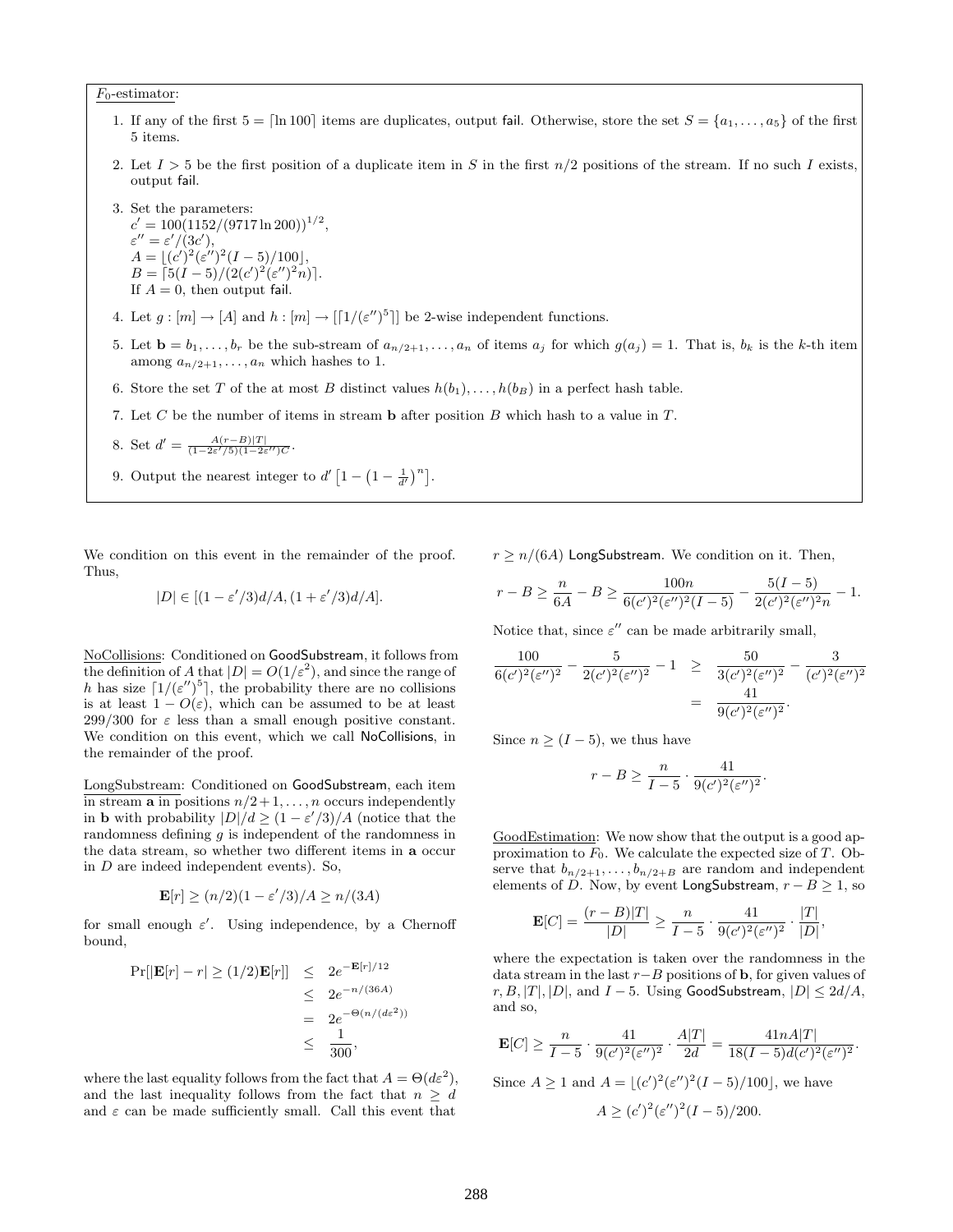$$
\begin{array}{rcl} \mathbf{E}[C] & \geq & \frac{41nA|T|}{18(I-5)d(c')^2(\varepsilon'')^2} \\ & \geq & \frac{41n|T|(c')^2(\varepsilon'')^2(I-5)}{3600(I-5)d(c')^2(\varepsilon'')^2} \\ & = & \frac{41n|T|}{3600d} .\end{array}
$$

Using NoCollisions, we have  $\mathbf{E}[|T|] = |D|(1 - (1 - 1/|D|)^B)$ , where the expectation is over the first  $B$  items of  $\mathbf b$ , for a given  $B$  and  $|D|$ . Now,

$$
|D| \ge 2d/A \ge 200d/((c')^{2}(\varepsilon'')^{2}(I-5))
$$

using GoodSubstream. Since  $I - 5 \le d$  and  $\varepsilon''$  can be made sufficiently small,  $|D| \ge 40$ , so if  $B = 1$ , then  $|D| \ge 40B$ . Otherwise,  $B > 1$ , and since

$$
B = \left[5(I-5)/(2(c')^{2}(\varepsilon'')^{2}n)\right],
$$

it follows that

$$
B \le 5(I-5)/((c')^{2}(\varepsilon'')^{2}n).
$$

Now,

$$
I-5\leq d\leq n,
$$

and so

$$
|D| \ge 200/((c')^2(\varepsilon'')^2),
$$

while

$$
B \le 5/((c')^2(\varepsilon'')^2),
$$

so again  $|D| \geq 40B$ . Using Claim 6,

$$
\begin{array}{rcl} \mathbf{E}[|T|] & = & |D| (1 - (1 - 1/|D|)^B) \\ & \geq & |D| (B/|D| - B^2 / (2|D|^2)) \\ & \geq & B - B^2 / (2|D|) \\ & \geq & B - B^2 / (80B) \\ & \geq & 79B/80. \end{array}
$$

Taking the expectation over  $g$  and the second half of stream a,

$$
\begin{array}{rcl}\n\mathbf{E}[C] & \geq & \frac{41n\mathbf{E}|\mathbf{T}|}{3600d} \\
& \geq & \frac{41 \cdot 79nB}{3600 \cdot 80d} \\
& \geq & \frac{41 \cdot 79n d}{40 \cdot (c')^2 \cdot (\varepsilon'')^2 \cdot n \cdot 3600 \cdot 80 \cdot d} \\
& = & \frac{c''}{(c')^2 \cdot (\varepsilon'')^2},\n\end{array}
$$

where

$$
c'' = 41 \cdot 79/(40 \cdot 3600 \cdot 80).
$$

Now,  $c'$  was chosen so that we have

$$
\mathbf{E}[C] \geq 3 \cdot \ln(200) / (\varepsilon'')^2.
$$

Since the  $C_k$  are independent Bernoulli random variables, by a Chernoff bound,

$$
Pr[|C - \mathbf{E}[C]| \ge \varepsilon'' \mathbf{E}[C]]
$$
  
\n
$$
\le 2e^{-(\varepsilon'')^{2}} \mathbf{E}[C]/3
$$
  
\n
$$
\le 2e^{-\ln 200}
$$
  
\n
$$
\le 1/100.
$$

If  $|C - \mathbf{E}[C]| < \varepsilon'' \mathbf{E}[C]$ , then we say that event GoodEstimation has occurred. By a union bound, we have that the events DistinctStart, IGood, GoodSubstream, NoCollisions, LongSubstream, and GoodEstimation simultaneously occur with probability at least

$$
1 - \frac{1}{300} - \frac{1}{20} - \frac{1}{100} - \frac{1}{100} - \frac{1}{300} - \frac{1}{300} - \frac{1}{100} = \frac{19}{20} - \frac{4}{100}.
$$
  
Since **GoodEstimation** occurs,

$$
|C - \mathbf{E}[C]| \le \varepsilon'' \mathbf{E}[C].
$$

Recalling that

$$
\mathbf{E}[C] = (r - B)|T|/|D|,
$$

we have  $(r - B)|T|/C$  is a  $(1 \pm 2\varepsilon'')$ -approximation to |D| for sufficiently small  $\varepsilon''$ . It follows that  $A(r-B)|T|/C$  is a  $(1 \pm 2\varepsilon'/5)(1 \pm 2\varepsilon'')$ -approximation to d (for small enough  $\varepsilon'$ ). It follows by scaling by  $(1 - 2\varepsilon'/5)(1 - 2\varepsilon'')$ , we have

$$
d \le d' \le (1+2\varepsilon'/5)(1+2\varepsilon'')d/((1-2\varepsilon'/5)(1-2\varepsilon'')) \le (1+\varepsilon')d
$$

(for small enough  $\varepsilon'$ ). Thus, we may apply Lemma 4, which shows that with probability at least 99/100, the output is a  $(1 \pm \varepsilon)$ -approximation to  $F_0$  (when we take the nearest integer, we can have an additional additive 1 error, which since  $d, n = \Omega(1/\varepsilon^2)$ , is negligible). The overall correctness probability is at least  $19/20 - 4/100 - 1/100 = 9/10$ .

Steps 1-5 require  $O(\log m)$  bits of space. Steps 6-9 require  $O(B \log 1/\varepsilon + \log m)$  bits. Note that in expectation the hash table will have size  $O(B \log 1/\varepsilon)$  bits [28]. The expected space complexity is

$$
O(\mathbf{E}[B] \log 1/\varepsilon + \log m)
$$
  
=  $O(\mathbf{E}[I - 5](\log 1/\varepsilon)/(\varepsilon^2 n) + \log m)$   
=  $O(d(\log 1/\varepsilon)/(\varepsilon^2 n) + \log m),$ 

as desired. Our update time is  $O(1)$  for the first and second halves of the stream. Since we use a perfect hash table, checking membership can be done in  $O(1)$  time. The only issue is how to quickly build the table. With high probability, the table can be built in  $O(B)$  time [28] (if not, we output fail). This  $O(B)$  work can be spread out over the  $\Theta(B)$  udpates following  $b_B$ . Note that LongSubstream guarantees that  $r - B = \Omega(B)$ , so this is possible. Thus, the worst-case update time is  $O(1)$ .  $\Box$ 

We remark that there are some streams for which  $F_0$ -Estimator always outputs the wrong answer. This is unavoidable if one wants to maintain small space complexity, since some of these streams do in fact correspond to the "hard instances" used to establish the  $\Omega(1/\varepsilon^2)$  space lower bound in the case of adversarially-chosen data, though they occur with very low probability.

# 4. DISTINCT ELEMENTS IS HARD EVEN FOR RANDOM STREAMS

We define the distribution  $\mu_d$  on  $\{0,1\}^d$  for  $d=1/\varepsilon^2$  to be the distribution of characteristic vectors induced by the product distribution  $\mathcal{D}^{n/2}$ , where  $n = \Theta(d)$  is such that  $1 - (1 - 1/d)^{n/2} \in [1/3, 2/3]$ . We may assume, by adjusting  $d, n$  by constant factors, that they are integers. Notice that if  $X \sim \mu_d$ , then  $X_i = 1$  if the "i-th bin" contains one of the " $n/2$  balls". Notice that

$$
\mathbf{E}[X_i] = 1 - (1 - 1/d)^{n/2}.
$$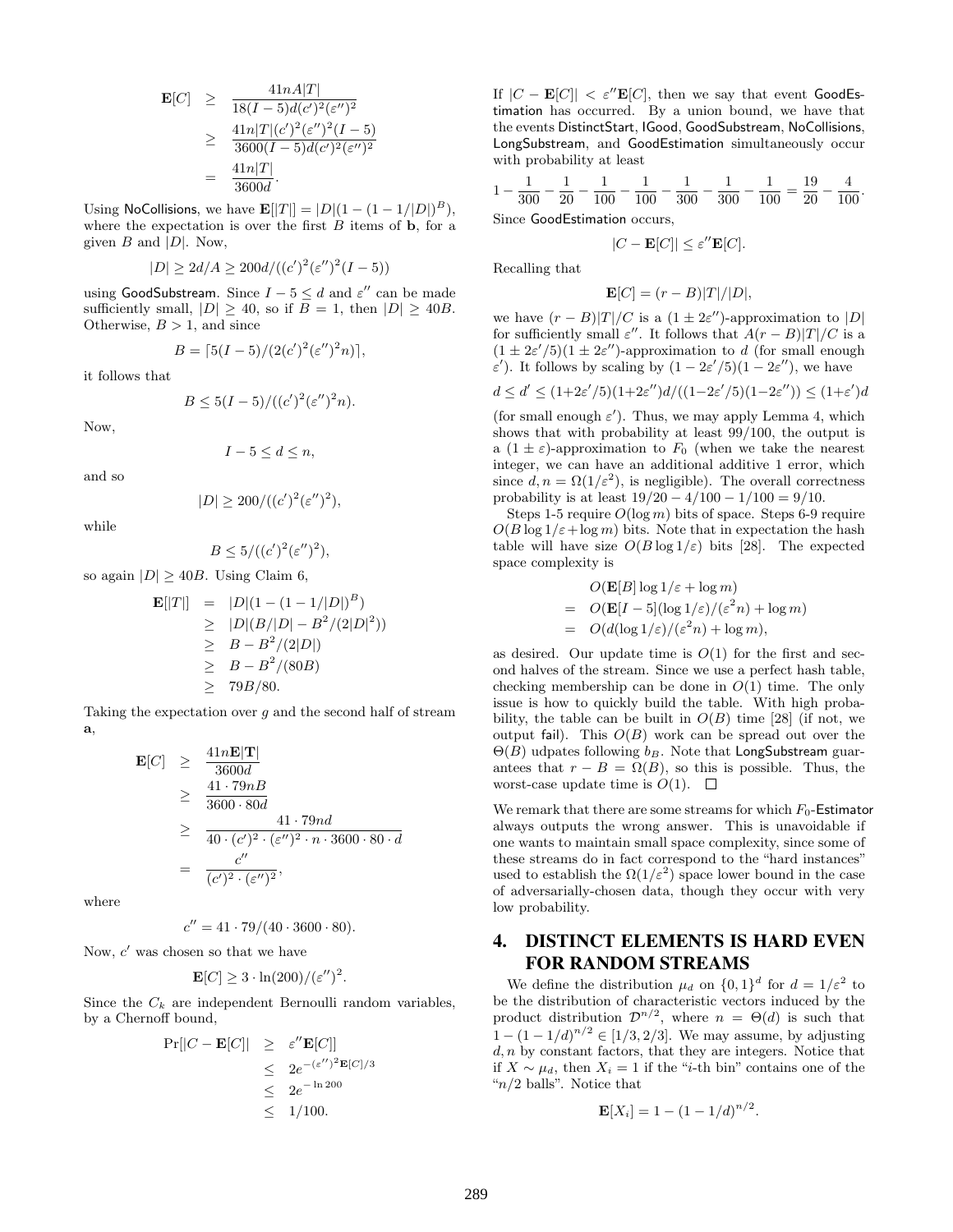It is well-known (see, e.g., chapter 5 of [27]) that  $wt(X)$ is tightly concentrated around its expectation since it corresponds to the number of non-empty bins when throwing  $n/2$  balls into d bins. Moreover, it is known that

$$
\Pr[d/4 \le wt(X) \le 3d/4] = 1 - o(1).
$$

By symmetry, for  $0 \leq k \leq d$  the distribution  $\mu_d | wt(X) = k$ is uniform on strings of weight k. Put  $\mu = \mu_d \times \mu_d$ .

LEMMA 7. Let  $k, \ell \in [d/4, 3d/4]$  be arbitrary, and let  $X \sim$  $\mu_d$  | wt(X) = k and Y ~  $\mu_d$  | wt(Y) =  $\ell$  be independent random variables. Then for any constant  $\delta > 0$ , for a sufficiently small choice of the constant  $\alpha > 0$ ,

$$
\Pr[|\Delta(X, Y) - \mathbf{E}[\Delta(X, Y)]| \ge \alpha \sqrt{d}| > 1 - \delta.
$$

Also,

$$
\Pr[\Delta(X, Y) < \mathbf{E}[\Delta(X, Y)]] \in [1/2 - o(1), 1/2 + o(1)].
$$

PROOF. By symmetry,  $\mu_d | wt(X) = k$  (respectively,  $\mu_d |$  $wt(Y) = \ell$  is uniform over all strings containing exactly k (respectively  $\ell$ ) ones. Suppose X has ones in the set  $A \subseteq [d]$ of size k, and Y has ones in the set  $B \subseteq [d]$  of size  $\ell$ . Then  $\Delta(X, Y) = k + \ell - 2|A \cap B|$ . The random variable  $|A \cap B|$ is identically distributed to  $|A \cap B|$  |  $(A = a)$  for any fixed set  $a$  of size  $k$ , so we may assume that

$$
A = [k] = \{1, 2, \dots, k\}.
$$

Thus, for any

$$
i \in \{0, 1, \ldots, \min(k, \ell)\},\
$$

we have

$$
\Pr[|[k] \cap B| = i] = \frac{\binom{k}{i} \binom{d-k}{\ell-i}}{\binom{d}{\ell}}.
$$

Thus,  $\vert [k] \cap B \vert$  follows a hypergeometric distribution. We need the following normal approximation to the hypergeometric distribution<sup>3</sup> [15].

THEOREM 8. For  $0 < p < 1$ ,  $q = 1 - p$ , and any  $0 \le r \le$  $M, if N \to \infty, M \to \infty$  so that  $M/N \to \nu \in (0,1)$ , and  $(r-Mp)/\sqrt{Mpq} \rightarrow x$ , then for  $a = 1/(1-\nu)$ ,

$$
\frac{\binom{Np}{r}\binom{Nq}{M-r}}{\binom{N}{M}} = (1 - o(1)) \frac{e^{-ax^2/2}}{\sqrt{2\pi Mpq(1-\nu)}}.
$$

Setting  $N = d$ ,  $p = k/d$ ,  $r = i$ ,  $q = 1 - k/d$ , and  $M = \ell$ , we have  $p, q \in [1/4, 3/4]$ ,  $M/N = \nu \in [1/4, 3/4]$  and  $(r - \nu)$ we have  $p, q \in [1/4, 3/4]$ ,  $M/N \equiv \nu \in [1/4, 3/4]$  and  $(r - Mp)/\sqrt{Mpq} = x = (i - k\ell/d)/\Theta(\sqrt{d})$ . For  $i = k\ell/d + \alpha\sqrt{d}$ for any  $\alpha \in \mathbf{R}$ , we thus have,

$$
\Pr[|[k] \cap B| = i] = \binom{k}{i} \binom{d-k}{\ell-i} / \binom{d}{\ell} = \Theta(e^{-\Theta(\alpha^2)} / \sqrt{d}),
$$

where the constants in the  $\Theta(\cdot)$  notation are absolute. Thus,

$$
\Pr[||[k] \cap B| - k\ell/d] \le \alpha \sqrt{d}/2] \le \alpha \sqrt{d}/\Theta(\sqrt{d}).
$$

For small enough  $\alpha$ , this is  $\leq \delta$ . Now,

$$
\mathbf{E}[\Delta(X,Y)] = k + \ell - 2\mathbf{E}[A \cap B],
$$

where

and so

$$
\mathbf{E}[A \cap B] = k\ell/d,
$$

$$
\Pr[|\Delta(X, Y) - \mathbf{E}[\Delta(X, Y)]| \ge \alpha \sqrt{d}]
$$

$$
= \Pr[\mathbf{E}[||[k] \cap B] - k\ell/d] \ge \alpha \sqrt{d}/2 \ge 1 - \delta.
$$

This proves the first part of the lemma. The second part follows from the symmetry of Theorem 8.  $\Box$ 

Let  $S_{\mathcal{D},\epsilon,\ell}(F_0)$  be the minimum space complexity, over all algorithms A which  $\epsilon$ -approximate  $F_0$  with  $\ell$ -passes in the random-data model with item distribution  $\mathcal D$  with probability at least  $1 - \delta/2$  for a constant  $\delta > 0$ .

THEOREM 9. For any  $\epsilon > 0$  and constants  $\delta, \ell > 0$ , we have that

$$
S_{\mathcal{D},\epsilon',\ell}(F_0) \ge D_{\mu,\delta}(HAM_d)
$$

and

$$
S_{\mathcal{D},\epsilon',1}(F_0) \ge D_{\mu,\delta}^{1-way}(HAM_d),
$$

where  $\epsilon' = \Theta(\epsilon)$ .

PROOF. Let M be an  $\ell$ -pass  $\epsilon'$ -approximation algorithm for  $F_0$  in the random-data model with distribution  $\mathcal{D}$ , which succeeds with probability at least  $1 - \delta/2$ , and let  $n/2$  and  $\mu_d$  be as above. Alice is given  $X \sim \mu_d$ , and Bob is given  $Y \sim \mu_d$ , where X and Y are independent. Moreover, Alice is also given  $wt(Y)$  and Bob is also given  $wt(X)$ . Conditioned on X, Alice chooses a random stream  $a_X$  of length  $n/2$  with characteristic vector  $X$ . Conditioned on  $Y$ , Bob chooses a random stream  $a<sub>Y</sub>$  of length  $n/2$  with characteristic vector y. Alice runs algorithm M on  $a_X$  and transmits the state of M to Bob, who continues running M on  $\mathbf{a}_y$ .

Observe that  $\mathbf{a}_X \circ \mathbf{a}_Y$  is a uniformly random stream of length n, with items independently distributed according to D. This follows from the fact that  $\mathbf{a}_X$  and  $\mathbf{a}_Y$  are independent, and they were drawn uniformly at random. Indeed, X (resp.  $Y$ ) is a random characteristic vector, and  $\mathbf{a}_X$  (resp.  $\mathbf{a}_{Y}$ ) is random conditioned on having characteristic vector  $X$  (resp.  $Y$ ).

By Lemma 7 and that

$$
Pr[d/4 \le wt(X), wt(Y) \le 3d/4] = 1 - o(1),
$$

there is a constant  $\alpha > 0$  for which with probability at least  $1 - \delta/2$ , we have

$$
|\Delta(x, y) - \mathbf{E}[\Delta(x, y)]| \ge \alpha \sqrt{d}.
$$

We condition on this event, denoted  $\mathcal{E}$ . Put  $\epsilon' = \alpha \epsilon/2$ .

Let  $\tilde{F}_0$  be the output of M. The claim is that  $\tilde{F}_0$  along with  $wt(X)$  and  $wt(Y)$  can be used to decide  $HAM_d$ . We first decompose  $F_0$ . We have,

$$
F_0(\mathbf{a}_X\circ\mathbf{a}_Y)
$$

$$
= wt(X \wedge Y) + \Delta(X, Y) = \frac{1}{2} (wt(X) + wt(Y) + \Delta(X, Y)),
$$

and so

$$
\Delta(X,Y) = 2F_0(\mathbf{a}_X \circ \mathbf{a}_Y) - (wt(X) + wt(Y)).
$$

Define the quantity  $E$  to be

$$
E = 2M(\mathbf{a}_X \circ \mathbf{a}_Y) - (wt(X) + wt(Y)).
$$

 ${}^{3}$ See also http://www.dartmouth.edu/~chance/ teaching\_aids/books\_articles/probability\_book/ pinsky-hypergeometric.pdf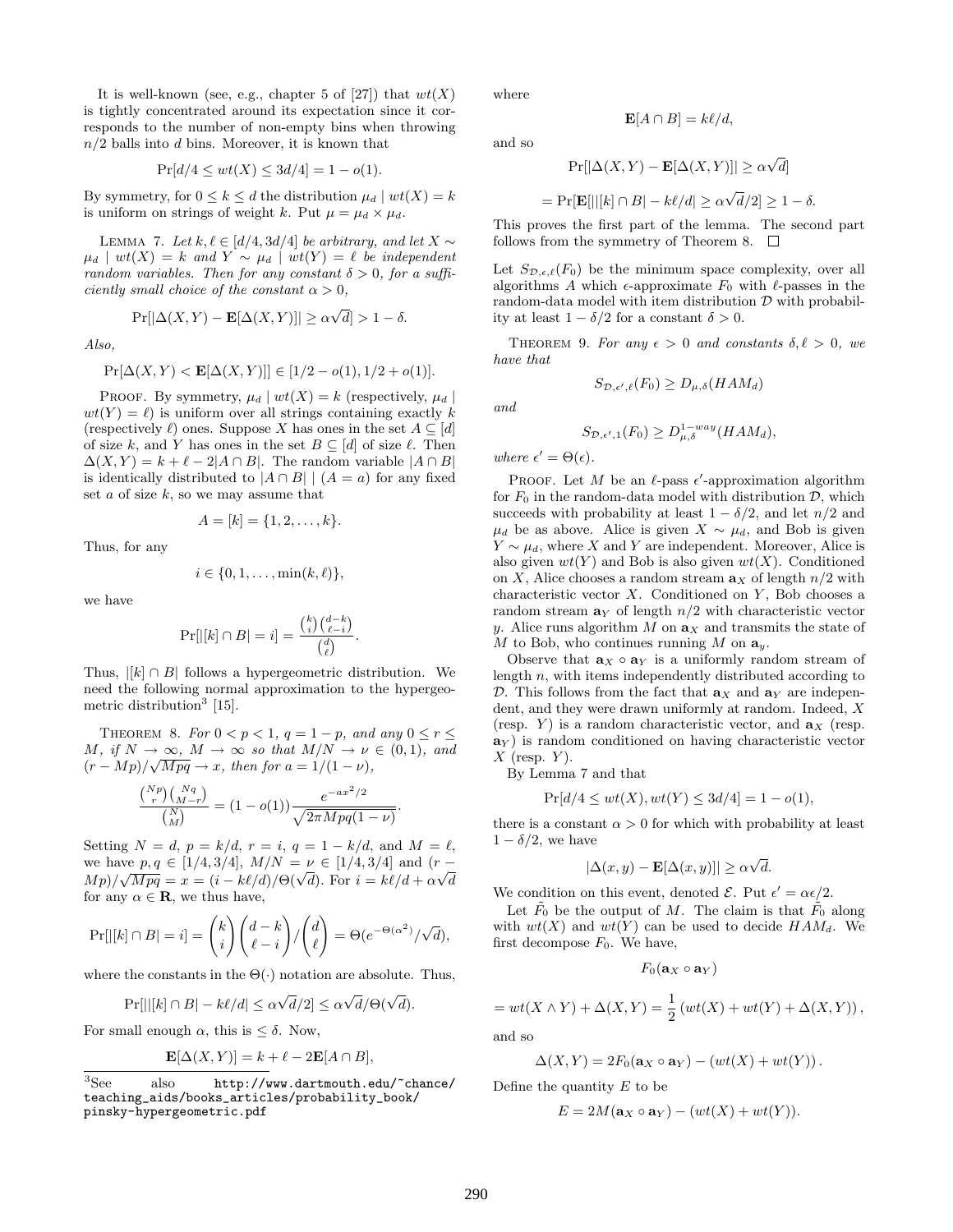Let

$$
\tau = wt(X) + wt(Y) - wt(X)wt(Y)/d,
$$

which Bob can compute. If  $E > \tau$ , Bob outputs 1, otherwise Bob outputs 0.

For correctness, suppose M outputs a  $(1 \pm \epsilon')$  approximation to  $F_0(\mathbf{a}_X \circ \mathbf{a}_Y)$ . Conditioned on  $\mathcal{E}$ , and using the fact that  $\mathbf{E}[\Delta(X, Y)] = \tau$ , we have two cases.

Case 1: Suppose

$$
\Delta(X, Y) > \tau + \alpha \sqrt{d}.
$$

Using that  $d = 1/\epsilon^2$ , we have

$$
E \geq 2(1 - \epsilon')F_0 - wt(X) - wt(Y) = \Delta(X, Y) - 2\epsilon' F_0
$$
  
\n
$$
\geq \Delta(X, Y) - 2\epsilon' d
$$
  
\n
$$
\geq \Delta(X, Y) - \alpha\sqrt{d}
$$
  
\n
$$
= \tau.
$$

Case 2: Suppose

$$
\Delta(X, Y) < \tau - \alpha \sqrt{d}.
$$

Then,

$$
E \leq 2(1+\epsilon')F_0 - wt(X) - wt(Y)
$$
  
\n
$$
\leq \Delta(X,Y) + 2\epsilon'F_0
$$
  
\n
$$
\leq \Delta(X,Y) + 2\epsilon'd
$$
  
\n
$$
\leq \Delta(X,Y) + \alpha\sqrt{d}
$$
  
\n
$$
< \tau - \alpha\sqrt{d} + \alpha\sqrt{d}
$$
  
\n
$$
= \tau.
$$

Since M outputs a  $(1 \pm \epsilon')$  approximation to  $F_0(\mathbf{a}_X \circ \mathbf{a}_Y)$ with probability at least  $1 - \delta/2$ , and

$$
|\Delta(X, Y) - \tau| \ge \alpha \sqrt{d}
$$

with probability at least  $1-\delta/2$ , the parties can solve  $HAM_d$ with probability at least  $1-\delta$  and communication  $\ell S_{\mathcal{D},\epsilon',\ell}(F_0)$ . On the other hand, the communication must be at least  $D_{\mu,\delta}(HAM_d)$ . If M is 1-pass, then the protocol is 1-way. This concludes the proof.  $\square$ 

By Theorem 9, to lower bound the space complexity of approximating  $F_0$  in the random-data model in one pass, it suffices to give a lower bound on the distributional complexity  $D_{\mu,\delta}^{1-w\bar{a}y}(HAM_d)$ , where  $\mu = \mu_d \times \mu_d$ , and  $\mu_d$  is a distribution on  $\{0,1\}^d$  of characteristic vectors of  $\mathcal{D}^n$ . As mentioned above, it is well-known that  $wt(X)$  is tightly concentrated around its expectation since it corresponds to the number of non-empty bins when throwing  $n$  balls into  $d$  bins. In particular,

$$
Pr[d/4 \le wt(X) \le 3d/4] = 1 - o(1).
$$

By a union bound,

$$
Pr[d/4 \le wt(X), wt(Y) \le 3d/4] = 1 - o(1).
$$

To simplify the analysis, it would be nice if we could assume that there exist  $k, \ell \in [d/4, 3d/4]$  for which  $wt(X) = k$ and  $wt(Y) = \ell$ . This will make X uniform over strings of weight  $k$ , and Y uniform over strings of weight  $\ell$ . Let

$$
\rho_{k,\ell} = \mu_t \mid (wt(X) = k) \times \mu_t \mid (wt(Y) = \ell).
$$

The next lemma uses that Alice is given  $wt(Y)$  and Bob is given  $wt(X)$ . Its proof appears in the appendix.

LEMMA 10. There are  $k, \ell \in [d/4, 3d/4]$  for which

$$
D_{\mu,\delta}(HAM_d) \ge D_{\rho_{k,\ell},\delta/2}(HAM_d).
$$

This also holds for 1-way protocols.

In the remainder we fix  $wt(X) = k$  and  $wt(Y) = \ell$  for k and  $\ell$  satisfying the premise of Lemma 10. To lower bound  $D_{\mu,\delta}^{1-way}(HAM_d)$ , it thus suffices to lower bound the value  $D_{\rho_{k,\ell,\delta/2}}^{1-way}(HAM_d)$ . For notational convenience, put  $\rho = \rho_{k,\ell}$ . Note that for such a distribution, we do not need to give Alice  $wt(Y)$  or Bob  $wt(X)$ , since we can assume the protocol has these values hardwired.

Fix a 1-round protocol  $\Pi$  realizing  $D_{\rho,\delta/2}^{1-way}(HAM_d)$ . Let  $g: \{0,1\}^d \times \{0,1\}^d \to \{0,1\}$  be such that  $g(x,y) = 1$  iff  $HAM_d(x,y) = 1$ . We assume  $z \stackrel{\text{def}}{=} D_{\rho,\delta/2}^{1-way}(g) = o(d)$ , and derive a contradiction. Let  $M$  be the single message sent from Alice to Bob in  $\Pi$ . Let A be the (deterministic) algorithm run by Bob on  $M$  and  $Y$ . We have

$$
\Pr_{(X,Y)\sim\rho}[A(M,Y) = g(X,Y)] \ge 1 - \delta/2.
$$

We need Fano's inequality:

FACT 11.  $(|14|)$  For  $R, S \in \{0, 1\}$  and a function h,

$$
H(\Pr[h(R) \neq S]) \geq H(S \mid R),
$$

where for  $x \in [0,1]$ ,  $H(x) = x \log \frac{1}{x} + (1-x) \log \frac{1}{1-x}$  is the binary entropy function. Here,  $H(0) = H(1) = 0$ .

Applying this with  $h = A$ ,  $R = (M, Y)$ , and  $S = q(X, Y)$ , we have

$$
H(g(X, Y) \mid M, Y) \le H(\delta/2).
$$

We now lower bound  $H(g(X, Y) | M, Y)$  as a positive constant independent of  $\delta$ , which will show a contradiction for small enough  $\delta$ .

For any  $r \in \{0,1\}^d$ , let  $S_r$  be the set of  $x \in \{0,1\}^d$  for which  $M = r$ . Then

$$
\mathbf{E}[|S_M|] = \binom{d}{k} / 2^z.
$$

By a Markov argument,

$$
\Pr[|S_M| \ge \binom{d}{k} / 2^{z+1}] \ge \frac{1}{2}
$$

.

Let us condition on the event

$$
\mathcal{E}: |S_M| \ge \binom{d}{k} / 2^{z+1}.
$$

By concavity of the entropy,

$$
H(g(X,Y) \mid M, Y)
$$

 $\geq H(g(X, Y) | M, Y, \mathcal{E}) \Pr[\mathcal{E}] \geq H(g(X, Y) | M, Y, \mathcal{E})/2.$ 

Now let S be any set of weight $-k$  vectors for which

$$
|S| \geq \binom{d}{k}/2^{z+1}.
$$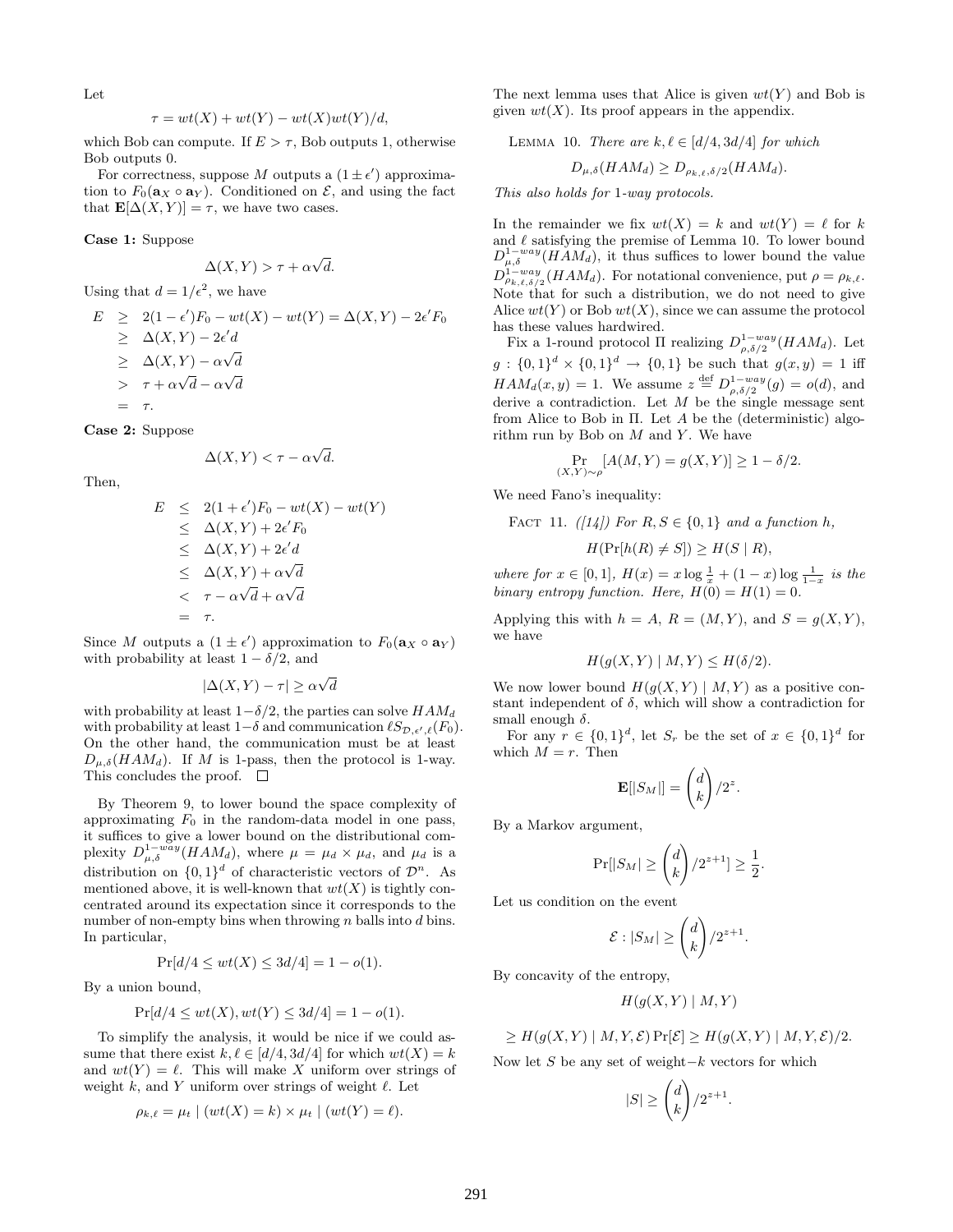The number of  $y \in \{0,1\}^d$  of weight  $\ell$  for which  $g(x, y) = 1$ for any given  $x$  of weight  $k$  is independent of the particular x. Let q denote this quantity, where  $1 \leq q \leq {d \choose \ell}$ . By the second part of Lemma 7,

$$
q/\binom{d}{\ell} = 1/2 \pm o(1).
$$

For y of weight  $\ell$ , let  $V_y = \Pr_{x \in S}[g(x, y) = 1]$ . By averaging,

$$
\mathbf{E}_y[V_y] = q/\binom{d}{\ell}.
$$

For  $u \in S$ , let  $C_u = 1$  if  $g(u, y) = 1$ , and  $C_u = 0$  otherwise. Then

$$
V_y = \frac{1}{|S|} \sum_{u \in S} C_u.
$$

We use the second-moment method (see, e.g., [3] for an introduction to this technique). Consider

$$
\mathbf{Var}_y[V_y] = \frac{1}{|S|^2} \left[ \sum_{u,v \in S} \mathbf{E}[C_u C_v] - \mathbf{E}[C_u] \mathbf{E}[C_v] \right].
$$

Then

$$
\mathbf{E}[C_u] = q/\binom{d}{\ell}
$$

for all  $u \in S$ . Moreover,

$$
\mathbf{E}[C_u^2] = \mathbf{E}[C_u] = q/\binom{d}{\ell}.
$$

Thus,

$$
\begin{split} &\mathbf{Var}_y[V_y] \\ &= \frac{1}{|S|^2} \left[ \frac{q|S|}{\binom{d}{\ell}} \left[ 1 - \frac{q}{\binom{d}{\ell}} \right] + \sum_{u \neq v} \left[ \mathbf{E}[C_u C_v] - \frac{q^2}{\binom{d}{\ell}^2} \right] \right] \\ &= o(1) + \frac{1}{|S|^2} \sum_{u \neq v} \left[ \mathbf{E}[C_u C_v] - \frac{q^2}{\binom{d}{\ell}^2} \right]. \end{split}
$$

The difficulty is in bounding  $\mathbf{E}[C_uC_v]$ . Now we use the fact that  $|S|$  is large.

FACT 12. ([32]) Let  $0 < c < 1/2$  be a constant. For any  $u \in \{0,1\}^d$ , the number of  $v \in \{0,1\}^d$  for which  $\Delta(u, v) < cd$ or  $\Delta(u, v) > (1 - c)d$  is at most

$$
2 \cdot 2^{H(c)d},
$$

where H is the binary entropy function.

FACT 13. ([32]) Let 
$$
0 < c < 1/2
$$
 be a constant. Then

$$
\begin{pmatrix} d \\ cd \end{pmatrix} \ge 2^{dH(c) - o(d)}.
$$

Now,

$$
|S| \geq \binom{d}{k}/2^{z+1}
$$

,

and so using that  $k \in [d/4, 3d/4]$  and  $z = o(d)$ , by Fact 13 we have  $|S| \geq 2^{dH(1/4) - o(d)}$ . Now using Fact 12, it follows that of the  $\binom{|S|}{2}$  pairs  $u, v \in S$  with  $u \neq v$ , all but  $2|S|2^{dH(1/5)}$  of them have Hamming distance at least  $d/5$  and at most  $4d/5$ . Thus, at least an  $\alpha \geq 1/2$  of the pairs have this property. Using that

$$
q/\binom{d}{\ell}=1/2\pm o(1)
$$

in the final inequality,

$$
\begin{split}\n\textbf{Var}_{y}[V_{y}] &= o(1) + \frac{1}{|S|^{2}} \sum_{u \neq v} \left[ \mathbf{E}[C_{u}C_{v}] - \frac{q^{2}}{\binom{d}{\ell}^{2}} \right] \\
&= o(1) + \\
&\frac{1}{|S|^{2}} \sum_{\Delta(u,v) \leq d/5 \text{ or } \Delta(u,v) \geq 4d/5} \left[ \mathbf{E}[C_{u}C_{v}] - \frac{q^{2}}{\binom{d}{\ell}^{2}} \right] \\
&\quad + \frac{1}{|S|^{2}} \sum_{d/5 < \Delta(u,v) < 4d/5} \left[ \mathbf{E}[C_{u}C_{v}] - \frac{q^{2}}{\binom{d}{\ell}^{2}} \right] \\
&\leq o(1) + \\
&\frac{(1 - \alpha)q}{\binom{d}{\ell}} \left[ 1 - \frac{q}{\binom{d}{\ell}} \right] + \\
&\sum_{d/5 < \Delta(u,v) < 4d/5} \left[ \frac{\mathbf{E}[C_{u}C_{v}]}{|S|^{2}} - \frac{q^{2}}{|S|^{2} \binom{d}{\ell}^{2}} \right] \\
&\leq o(1) + \\
&\frac{1 - \alpha}{4} + \\
&\alpha \cdot_{(u,v) + d/5} \sim \Delta(u,v) < 4d/5 \left[ \mathbf{E}[C_{u}C_{v}] - \frac{1}{4} \right].\n\end{split}
$$

Our goal is to show that  $\text{Var}_y[V_y]$  is a constant strictly less than  $1/4$ . Now,

$$
\begin{aligned} \mathbf{E}[C_u C_v] &= \Pr_y[g(v, y) = 1 \mid g(u, y) = 1] \frac{q}{\binom{d}{\ell}} \\ &= \frac{\Pr_y[g(v, y) = 1 \mid g(u, y) = 1]}{2} \pm o(1). \end{aligned}
$$

By the above expressions, to show that  $\text{Var}_{y}[V_{y}]$  is at most a constant strictly less than 1/4 it suffices to show that there exists a constant  $\beta > 0$  for which

$$
\max_{(u,v) \; | \; d/5 < \Delta(u,v) < 4d/5} \Pr_y[g(v,y) = 1 \; | \; g(u,y) = 1] < 1 - \beta.
$$

Fix any  $u, v$  for which

$$
d/5 < \Delta(u, v) < 4d/5.
$$

By relabeling coordinates, we may assume that  $u = 1^k 0^{d-k}$ , and that

$$
v = 1^{k'} 0^{k-k'} 1^{k-k'} 0^{d-2k+k'}
$$

for some k'. Notice that  $\Delta(u, v) = 2(k - k')$ , so we know that

$$
k - k' \in [d/10, 2d/5].
$$

Consider a random weight- $\ell$  vector y for which  $g(u, y) = 1$ . By definition, this means that

$$
\Delta(u, y) > k + \ell - 2k\ell/d.
$$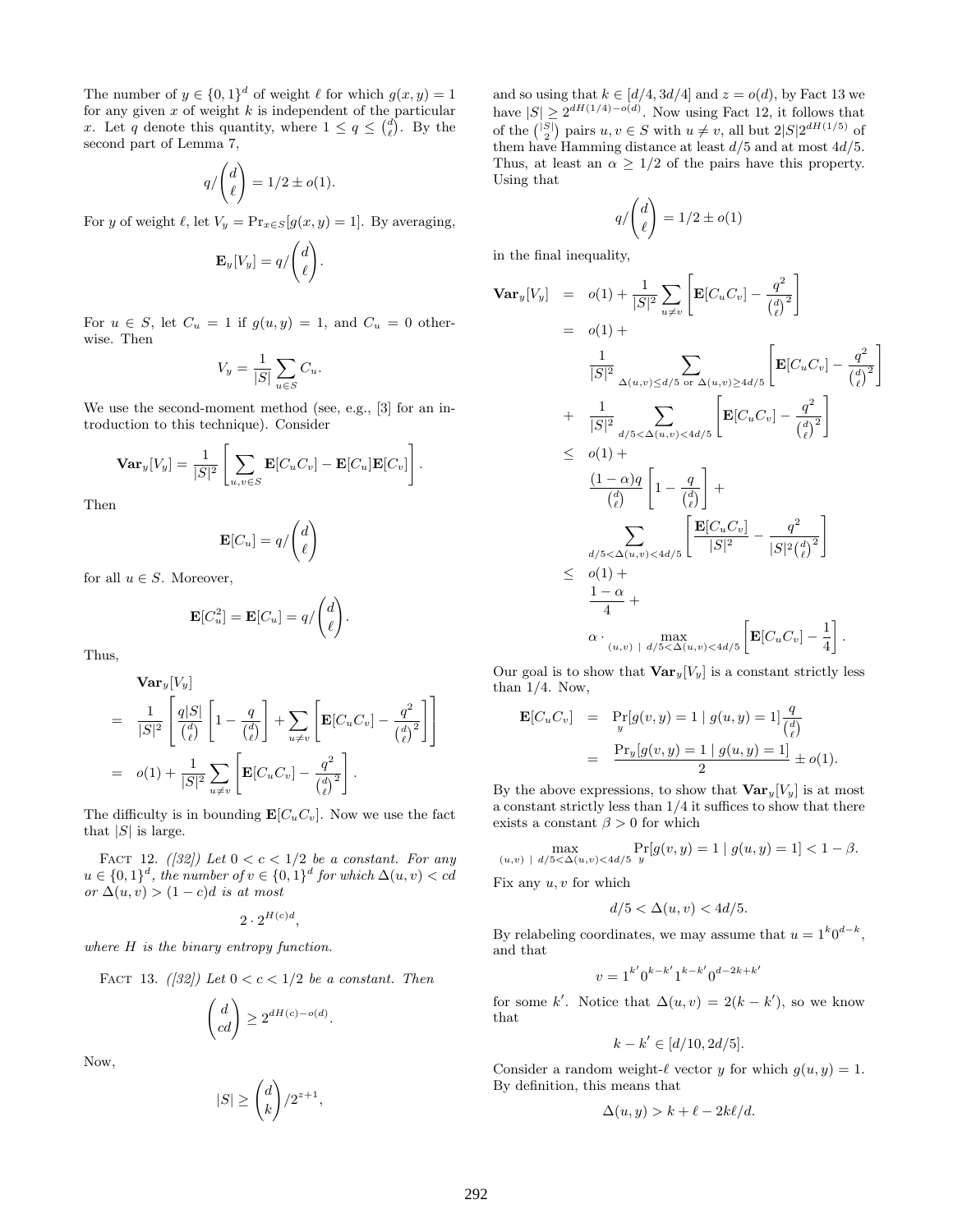We just need to show that with probability  $\Omega(1)$ , we have  $g(v, y) = 0$ , that is,

$$
\Delta(v, y) < k + \ell - 2k\ell/d.
$$

It will be more convenient to argue in terms of sets. Let S be the set of coordinates in  $[k]$  for which y is 1, and let T be the set of coordinates in  $\{k+1,\ldots,d\}$  for which y is 1. Then

$$
\Delta(u, y) = k - |S| + \ell - |S| = k + \ell - 2|S|,
$$

which we know is greater than  $k + \ell - 2k\ell/d$ . Thus,

 $|S| < k\ell/d$ .

Now,  $|S|$  is distributed as a conditional distribution of a hypergeometric distribution. It follows as in the proof of Lemma 7 (using Theorem 8), that with arbitrarily large constant probability, we have

$$
|S| = k\ell/d - \Omega(\sqrt{d})
$$

(the probability tends to 1 as the constant in the  $\Omega(\cdot)$  notation tends to  $\infty$ ). We condition on this event.

Conditioned on  $|S| = i$  for any

$$
i \in [k\ell/d - \Omega(\sqrt{d}), k\ell/d),
$$

S is a random subset of size i contained in  $[k]$ . Moreover, T is a random subset of size  $\ell - i$  contained in  $\{k + 1, \ldots, d\}.$ Letting

$$
C = \{k+1, \ldots, 2k - k'\},\
$$

then

$$
\Delta(v, y) = k' - |S \cap [k']| + |S| - |S \cap [k']| + k - k' + (\ell - i) - 2|T \cap C|,
$$

which equals

$$
k+\ell-2|[k'] \cap S|-2|T \cap C|.
$$

Now,  $\left|k'\right| \cap S$  is hypergeometrically distributed with mean  $ik'/k$  and  $|T \cap C|$  is hypergeometrically distributed with mean  $(\ell - i)(k - k')/(d - k)$ . Write  $|[k'] \cap S|$  as  $ik'/k + \gamma_1$ , and write  $|T \cap C|$  as  $(\ell - i)(k - k')/(d - k) + \gamma_2$ . Put

$$
i = k\ell/d - \Omega(\sqrt{d}).
$$

By direct substitution,

$$
\Delta(v,y) = k + \ell - \frac{2k\ell}{d} + \Theta(\sqrt{d}) - 2\gamma_1 - 2\gamma_2.
$$

Thus, to show that

$$
\Delta(v, y) < k + \ell - 2k\ell/d
$$

with constant probability, it suffices to show that for any constant  $c > 0$ , we have

$$
c\sqrt{d} < \gamma_1 + \gamma_2
$$

with constant probability. Now, as in the proof of Lemma 7, we have

$$
\Pr[\gamma_1 \ge c\sqrt{d}] = \Omega(1)
$$

for any constant  $c > 0$ . Moreover,  $\gamma_2 > 0$  with probability at least  $1/2 - o(1)$ . Note that conditioned on  $|S| = i$  for at least  $1/2 - o(1)$ . Note that conditioned on  $|S| = i$  for<br>any  $i \in [k\ell/d - \Omega(\sqrt{d}), k\ell/d)$ ,  $\gamma_1$  and  $\gamma_2$  are independent. Thus, for any value of i in this range, with probability  $\Omega(1)$ ,  $c\sqrt{d} < \gamma_1 + \gamma_2$ . It follows that conditioned on

$$
|S| \in [k\ell/d - \Omega(\sqrt{d}), k\ell/d),
$$

we have  $c\sqrt{d} < \gamma_1 + \gamma_2$  with constant probability. Since  $|S|$ is in this range with arbitrarily large constant probability, we have  $Pr[g(v, y) = 0] = \Omega(1)$ .

Hence, we have that  $\mathbf{Var}_y[V_y] = \zeta$  for a constant  $\zeta$  strictly less than 1/4. Define the constant

$$
\zeta'=\sqrt{\frac{\zeta}{2}+\frac{1}{8}},
$$

and note that  $\zeta' < 1/2$ . It follows by Chebyshev's inequality that,

$$
\Pr_{y}[|V_y - 1/2| > \zeta']
$$

$$
\leq \Pr_{y}\left[|V_y - \mathbf{E}[V_y]| > \zeta' + o(1)\right] < \frac{\zeta}{(\zeta')^2} + o(1).
$$

This is a constant less than 1, so for an  $\Omega(1)$  fraction of y,

$$
|V_y - 1/2| \le \zeta'.
$$

Consider the event

$$
\mathcal{F}: |V_Y - 1/2| \le \zeta'.
$$

Since  $X$  and  $Y$  are independent, the above analysis implies that

$$
\Pr_{X,Y}[\mathcal{F} \mid \mathcal{E}] = \Omega(1).
$$

Thus,

$$
H(g(X, Y) | M, Y, \mathcal{E}) = \Omega(H(g(X, Y) | M, Y, \mathcal{E}, \mathcal{F}).
$$

But, by definition of  $V_Y$ , if  $\mathcal{E} \cap \mathcal{F}$  occurs, then

$$
1/2 - \zeta' \le \Pr_X[g(X, Y) = 1] \le 1/2 + \zeta'.
$$

Thus,

$$
H(g(X, Y) | M, Y, \mathcal{E}, \mathcal{F}) = \Omega(1),
$$

where the constant is independent of  $\delta$ . It follows that

$$
H(g(X, Y) | M, Y) = \Omega(1).
$$

But we have shown that

$$
H(g(X, Y) \mid M, Y) \le H(\delta/2).
$$

This is a contradiction for small enough constant  $\delta$ . So our assumption that  $z = o(d)$  was false. We conclude,

THEOREM 14.  $D_{\mu,\delta}^{1-way}(HAM_d) = \Omega(d)$ . Hence, for a constant  $\delta > 0$ , when  $n, d = \Theta(1/\varepsilon^2)$ , the space complexity of any 1-pass algorithm in the random-data model which  $\epsilon$ -approximates  $F_0$  with probability at least  $1 - \delta$  is  $\Omega(1/\epsilon^2)$ .

#### 5. CONCLUSION

We introduced the random data model, in which each of n successive stream items is drawn independently and uniformly at random from an unknown set of size d, for an unknown value of  $d$ . For a wide range of values of  $d$  and  $n$  we gave a 1-pass time-optimal algorithm that beats the  $\Omega(1/\varepsilon^2)$ space lower bound that holds in the adversarial and randomorder models. Nevertheless, for certain values of  $d$  and  $n$ , we showed that an  $\Omega(1/\varepsilon^2)$  space lower bound holds even in this model, subsuming previous lower bounds (since our model is strictly contained in existing models), and showing that even for natural choices of data the problem is hard.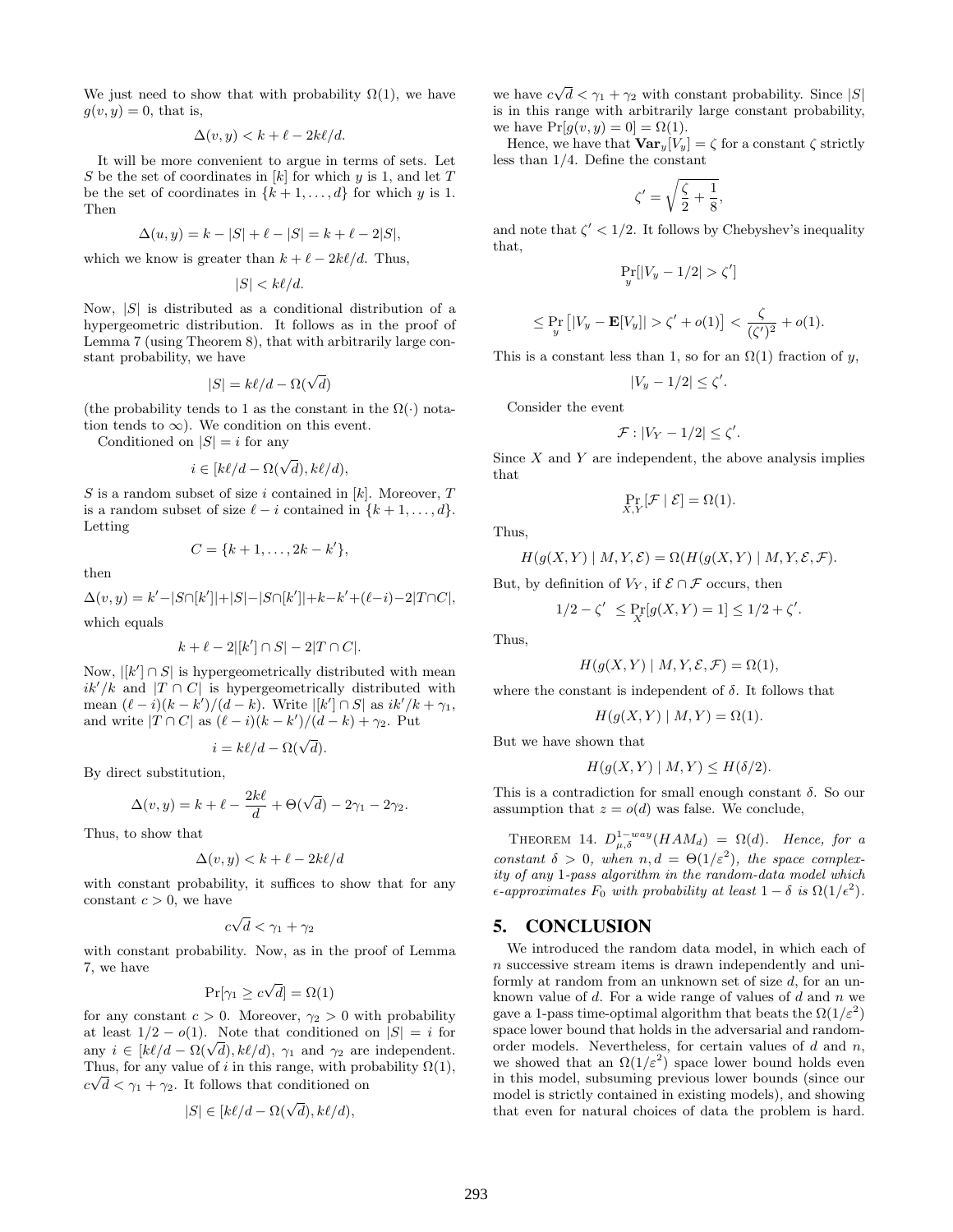In the future, it would be useful to understand whether our 1-pass algorithm is space-optimal, whether there are other real-world distributions not easily reducible to the ones studied here, and whether multiple passes over the data can help in this model.

Acknowledgments: The author thanks Peter Haas, T.S. Jayram, Phokion Kolaitis, Jelani Nelson, and the anonymous reviewers for many helpful comments.

#### 6. REFERENCES

- [1] A. Akella, A. Bharambe, M. Reiter, and S. Seshan. Detecting DDoS attacks on ISP networks. In ACM SIGMOD/PODS Workshop on Management and Processing of Data Streams (MPDS) FCRC, 2003.
- [2] N. Alon, Y. Matias, and M. Szegedy. The space complexity of approximating the frequency moments. Journal of Computer and Systems Sciences, 58(1):137–147, 1999.
- [3] N. Alon and J. Spencer. The Probabilistic Method. John Wiley, 1992.
- [4] Z. Bar-Yossef. The Complexity of Massive Data Set Computations. PhD thesis, U.C. Berkeley, 2002.
- [5] Z. Bar-Yossef, T. S. Jayram, R. Kumar, D. Sivakumar, and L. Trevisan. Counting distinct elements in a data stream. In  $\textit{RANDOM}$ , pages 1–10, 2002.
- [6] T. Batu, S. Dasgupta, R. Kumar, and R. Rubinfeld. The complexity of approximating the entropy. SIAM J. Comput., 35(1):132–150, 2005.
- [7] J. Bunge. Bibliography on estimating the number of classes in a population. Manuscript, 2007.
- [8] Q. L. Burrell and M. R. Fenton. Yes, the GIGP really does work - and is workable! JASIS, 44(2):61–69, 1993.
- [9] A. Chakrabarti, G. Cormode, and A. McGregor. Robust lower bounds for communication and stream computation. In STOC, pages 641–650, 2008.
- [10] A. Chakrabarti, T. S. Jayram, and M. Pǎtraşcu. Tight lower bounds for selection in randomly ordered streams. In SODA, pages 720–729, 2008.
- [11] M. Charikar, S. Chaudhuri, R. Motwani, and V. R. Narasayya. Towards estimation error guarantees for distinct values. In PODS, pages 268–279, 2000.
- [12] M. Charikar, K. Chen, and M. Farach-Colton. Finding frequent items in data streams. In ICALP, pages 693–703, 2002.
- [13] G. Cormode and S. Muthukrishnan. Summarizing and mining skewed data streams. In SDM, 2005.
- [14] T. M. Cover and J. A. Thomas. Elements of information theory. Wiley-Interscience, New York, NY, USA, 1991.
- [15] W. Feller. An Introduction to Probability Theory and its Applications, volume 1. John Wiley and Sons, 3 edition, 1968.
- [16] P. Flajolet and G. N. Martin. Probabilistic counting algorithms for data base applications. Journal of Computer and System Sciences, 31:182–209, 1985.
- [17] P. B. Gibbons and Y. Matias. Synopsis data structures for massive data sets. In SODA, pages 909–910, 1999.
- [18] P. B. Gibbons, Y. Matias, and V. Poosala. Fast incremental maintenance of approximate histograms. ACM Trans. Database Syst., 27(3):261–298, 2002.
- [19] S. Guha and A. McGregor. Approximate quantiles and the order of the stream. In PODS, pages 273–279, 2006.
- [20] S. Guha and A. McGregor. Lower bounds for quantile estimation in random-order and multi-pass streaming. In ICALP, pages 704–715, 2007.
- [21] S. Guha and A. Mcgregor. Space-efficient sampling. In AISTATS, pages 169–176, 2007.
- [22] T. S. Jayram, R. Kumar, and D. Sivakumar. The one-way communication complexity of gap hamming distance. Manuscript, 2007.
- [23] A. Kamath, R. Motwani, K. V. Palem, and P. G. Spirakis. Tail bounds for occupancy and the satisfiability threshold conjecture. Random Structures and Algorithms, 7(1):59–80, 1995.
- [24] R. Kumar. Story of distinct elements. IITK Workshop on Algorithms for Data Streams, 2006.
- [25] R. Kumar and R. Panigrahy. On finding frequent elements in a data stream. In APPROX-RANDOM, pages 584–595, 2007.
- [26] E. Kushilevitz and N. Nisan. Communication Complexity. Cambridge University Press, 1997.
- [27] M. Mitzenmacher and E. Upfal. Probability and Computing: Randomized Algorithms and Probabilistic Analysis. Cambridge University Press, 2005.
- [28] R. Motwani and P. Raghavan. Randomized Algorithms. Cambridge University Press, 1995.
- [29] R. Motwani and S. Vassilvitskii. Distinct value estimators in power law distributions. In ANALCO, 2006.
- [30] S. Muthukrishnan. Data streams: algorithms and applications. Foundations and Trends in Theoretical Computer Science, 1(2), 2003.
- [31] S. Raskhodnikova, D. Ron, A. Shpilka, and A. Smith. Strong lower bounds for approximating distribution support size and the distinct elements problem. In FOCS, pages 559–569, 2007.
- [32] J. H. van Lint. An Introduction to Coding Theory. New York: Springer-Verlag, 1992.
- [33] D. Woodruff. Optimal space lower bounds for all frequency moments. In SODA, pages 167–175, 2004.
- [34] D. Woodruff. Efficient and Private Distance Approximation in the Communication and Streaming Models. PhD thesis, MIT, 2007.

### APPENDIX

# A. MISSING PROOFS

Proof of Lemma 4: The probability that an item i occurs in the stream is  $1 - (1 - 1/d)^n$ , and so the expected value of  $F_0$  is  $d(1-(1-1/d)^n)$ . Define the defect  $\zeta$  to be  $d-F_0$ , which has expected value  $\kappa = d(1 - 1/d)^n$ . Since  $d \leq Wn$ ,  $\kappa \leq de^{-n/d} \leq d/e^{1/W}$ . By Theorem 2 of [23], for any  $\theta > 0$ ,

$$
\Pr[|\zeta - \kappa| \ge \theta \kappa] \le 2e^{-\frac{\theta^2 \kappa^2 (d-1/2)}{d^2 - \kappa^2}} \le e^{-\frac{c\theta^2 \kappa^2}{d}},
$$

where  $c > 0$  is a constant. Choose  $\theta$  so that  $\theta \kappa = \epsilon' d$  for a value  $\epsilon' = \Theta(\epsilon)$  that will be determined by the analysis. Then,  $Pr[|\zeta - \kappa| \geq \epsilon'd] \leq e^{-c(\epsilon')^2 d}$ . Using that c is a constant, and the assumption that  $d \ge \nu/\varepsilon^2$  for a sufficiently large constant  $\nu$ , this probability can be made to